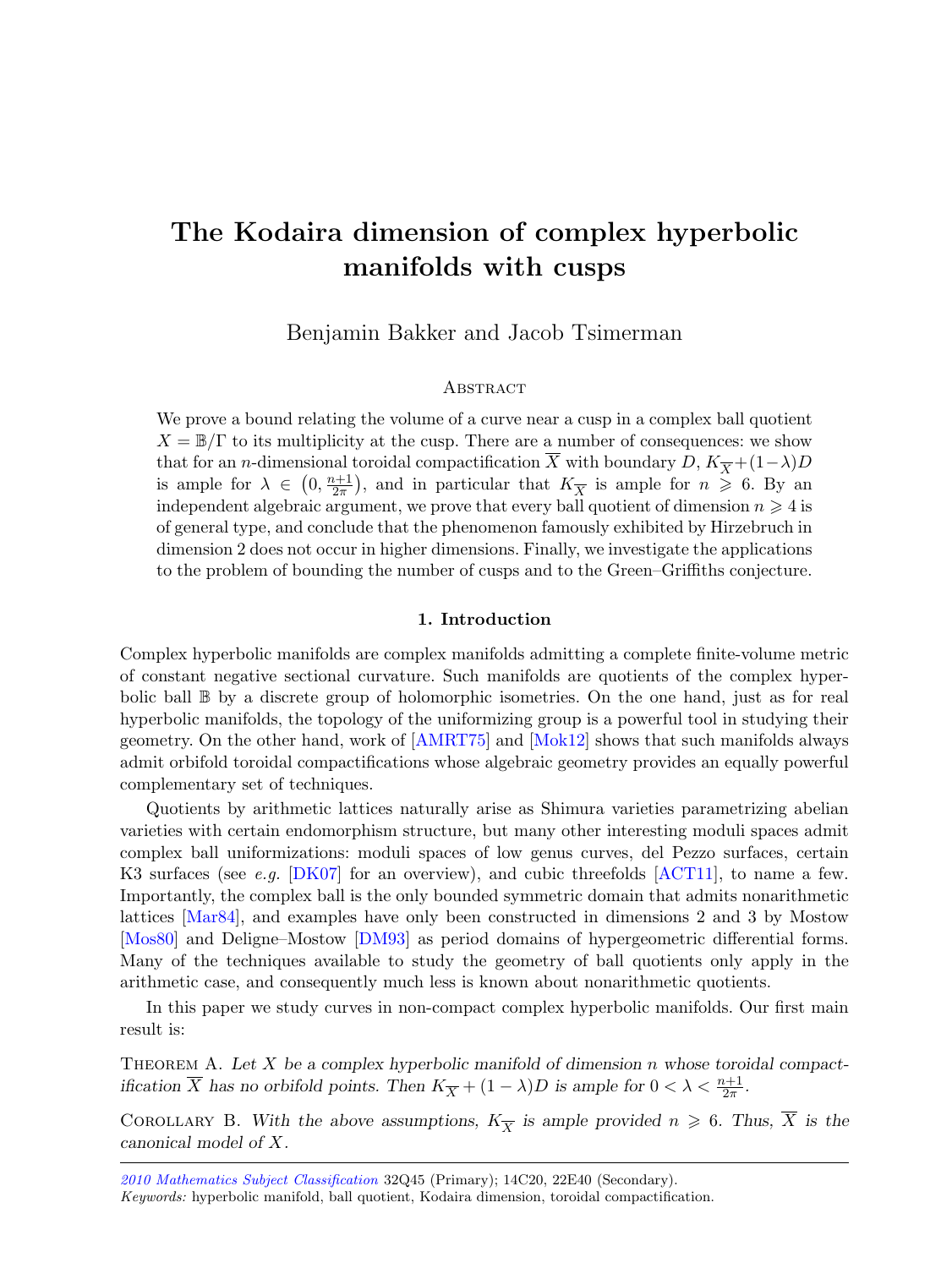Of course, if X is already compact, then  $K_X$  is clearly ample. Theorem [A](#page-0-0) is a special case of the more refined positivity statements in Propositions [3.3](#page-6-0) and [3.6.](#page-8-0) To give an idea for the general result, we show  $(K_{\overline{X}}+D)-\frac{n+1}{4\pi}$  $\frac{i+1}{4\pi} \sum_i s_i D_i$  is ample if the depth  $s_i$  horoball neighborhoods  $V_i$  of the cusps are embedded and disjoint. This is a condition that can be understood in terms of the uniformizing group  $\Gamma$ . Theorem [A](#page-0-0) is proven by showing that the volume of a curve in  $V_i$  is bounded by its multiplicity along the corresponding boundary divisor with coefficient depending on the depth  $s_i$ . Parker's generalization of Shimizu's lemma [\[Par98\]](#page-15-1) bounds the minimal depth of the cusps of a discrete group  $\Gamma$ , but better bounds on the ample cone can be extracted from specific knowledge of the parabolic subgroups. The more general results apply to the orbifold case as well.

The toroidal compactification of a complex hyperbolic manifold satisfies the hypotheses of Theorem [A](#page-0-0) under mild assumptions on the uniformizing group (see Definition [2.3\)](#page-5-0), and every complex hyperbolic orbifold admits a finite étale cover which satisfies this property. Note that  $K_{\overline{X}} + D$  induces the contraction  $\overline{X} \to X^*$  to the Baily–Borel compactification, and therefore always generates one of the boundary rays of the slice of the nef cone cut out by the plane generated by  $K_{\overline{X}}$  and D. It is an interesting question in general for toroidal compactifications (not necessarily of hyperbolic manifolds) to determine the slope of the opposite boundary ray, and Theorem [A](#page-0-0) shows that in this case it grows uniformly with dimension.

Theorem [A](#page-0-0) implies that hyperbolic manifolds in dimensions  $n \geq 6$  are of general type (in fact  $K_{\overline{X}}$  being ample is much stronger), but this need not be true in low dimensions. Indeed, any rational curve with at least three punctures or any elliptic curve with at least one puncture is hyperbolic, so every Kodaira dimension can arise in dimension 1. A famous series of examples due to Hirzebruch [\[Hir84\]](#page-14-5) shows that there are also infinitely many smooth hyperbolic surfaces with Kodaira dimension 0 (see Example [4.1\)](#page-9-0). We give an independent algebraic argument that in fact hyperbolic manifolds of dimension  $n \geq 4$  are of general type, thereby showing that there is no higher-dimensional analog of Hirzebruch's construction:

<span id="page-1-0"></span>THEOREM C. Let X be a complex hyperbolic manifold of dimension  $n \geq 4$  whose toroidal compactification  $\overline{X}$  has no orbifold points. Then X is of general type.

Thus,  $K_{\overline{X}}$  is big;  $K_{\overline{X}}$  is also nef for  $n \geq 3$  by a recent theorem of Di Cerbo–Di Cerbo [\[DCDC\]](#page-14-6) (see Theorem [4.5](#page-10-0) below). These two facts together imply an interesting consequence to the birational geometry of such varieties: by the basepoint-free theorem [\[KM98,](#page-14-7) Theorem 3.3],  $K_{\overline{X}}$  is in fact semi-ample. In general, for any smooth projective variety Y for which  $K_Y$  is nef, the abundance conjecture asserts that some multiple of  $K_Y$  is basepoint-free. The abundance conjecture is known in dimension  $\leq 3$ , so we obtain:

COROLLARY D. Smooth toroidal compactifications  $\overline{X}$  of complex hyperbolic manifolds satisfy the abundance conjecture in all dimensions.

It is an interesting question whether Corollary [B](#page-0-1) and Theorem [C](#page-1-0) are sharp:

QUESTION. Do there exist complex hyperbolic manifolds  $X$  of non-maximal Kodaira dimension in dimension  $n = 3$  or for which  $K_{\overline{X}}$  is not ample in dimension  $n = 3, 4, 5$ ?

The behavior in Theorems [A](#page-0-0) and [C](#page-1-0) is common among locally symmetric varieties. For example, the moduli space of principally polarized g-dimensional abelian varieties  $A_g$  is known to be of general type for  $g \ge 7$ , and  $K_{\overline{\mathcal{A}}_g} + (1-t)D$  is ample for  $t \in (0, \frac{n+1}{12})$  on the perfect cone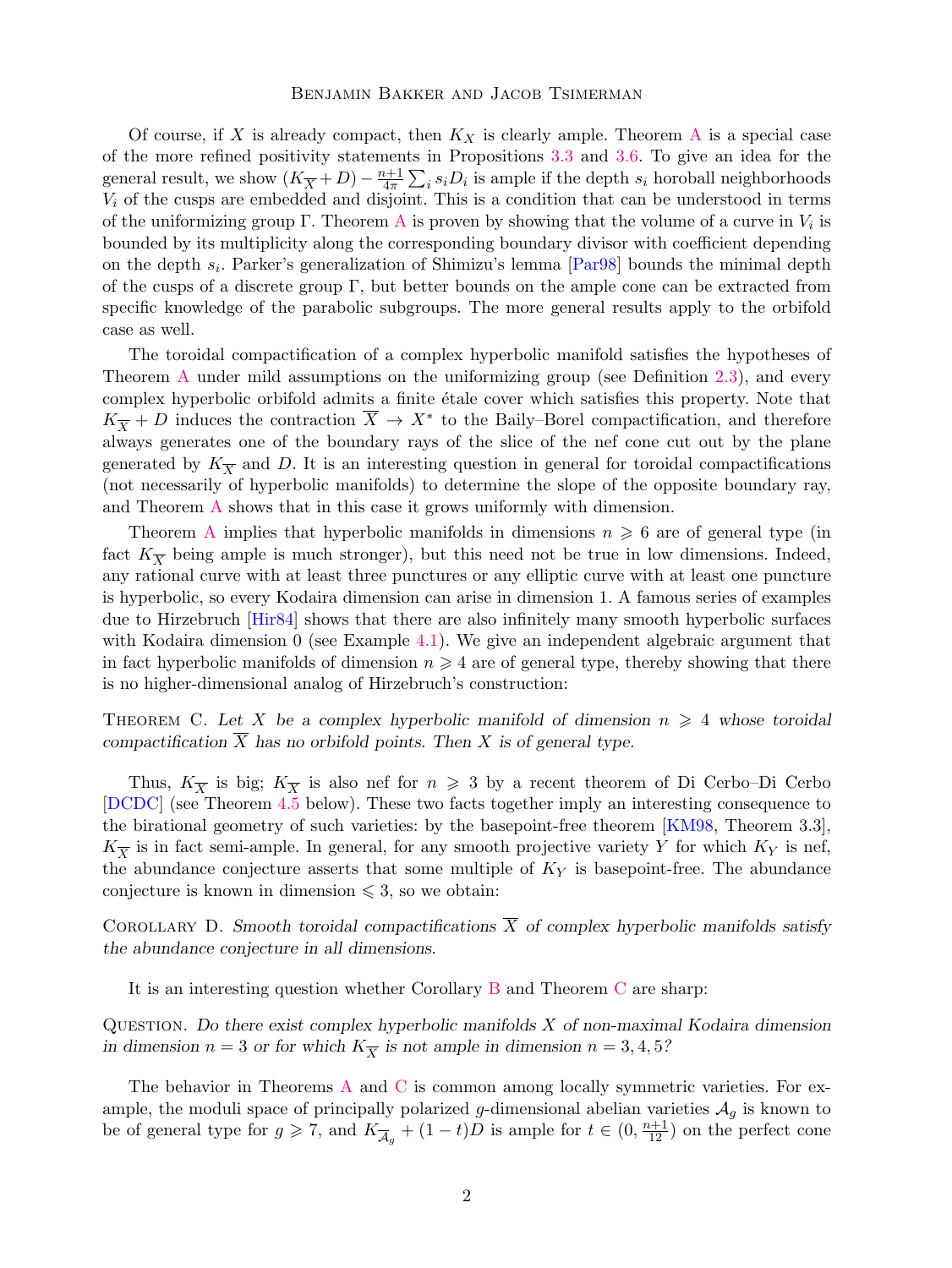compactification  $\overline{\mathcal{A}}_q$  by a result of Shepherd-Barron [\[SB06\]](#page-15-2). There are two main methods of proving positivity properties of K in this context: (a) by producing effective divisors of large slope moduli-theoretically; or (b) by using modular forms to construct sections. The novelty of our approach is that it relies only on the metric geometry of the uniformizing group, and therefore does not require either a moduli interpretation or an arithmetic lattice.

There are a number of applications of Theorems [A](#page-0-0) and [C.](#page-1-0) We obtain an improvement on Parker's bound [\[Par98\]](#page-15-1) on the number of cusps of a complex hyperbolic manifold of fixed volume:

<span id="page-2-0"></span>COROLLARY E. If  $k$  is the number of cusps of  $X$ , then

$$
\frac{\text{vol}(X)}{k} \geqslant \frac{2^n}{n}
$$

Theorem [C](#page-1-0) gives a slightly better bound in low dimensions, see Corollary [5.2](#page-13-1) (this is also observed in  $[DCDC]$ ). The bound of Corollary [E](#page-2-0) is in fact equal to Parker's bound for uniformizing groups whose parabolic subgroups are unipotent [\[Par98,](#page-15-1) Theorem 3.1], though Corollary [E](#page-2-0) applies to a larger class of lattices (see also the discussion after Corollary [5.2\)](#page-13-1). This is interesting because Parker's method cannot give the same bound in this case. The main error in Parker's general result comes from bounding the minimal index of a Heisenberg lattice in the stabilizer of a cusp, which does not appear here. Cusp bounds are treated from a perspective closer to ours in [\[Hwa04\]](#page-14-8).

With Theorem [C](#page-1-0) in place, we can ask if  $\overline{X}$  satisfies the Green–Griffiths conjecture:

CONJECTURE. (Green–Griffiths  $[GGS0]$ ) Let Y be a smooth projective variety over  $\mathbb C$  of general type. Then there exists a subvariety  $Z \subsetneq Y$  such that every entire holomorphic map  $\mathbb{C} \to Y$ factors through Z.

The smallest such Z is called the exceptional locus. By a theorem of Nadel  $[Nad89]$ , it is not difficult to show that some finite cover of  $\overline{X}$  satisfies the conjecture; our main theorem Theorems [A](#page-0-0) and [C](#page-1-0) allow us to improve the bounds on the ramification required in such a cover:

<span id="page-2-1"></span>COROLLARY F. With X as in Theorem [A,](#page-0-0) let  $X' \to X$  be a finite étale cover that ramifies at each boundary component to order  $\ell$ . Then  $\overline{X}'$  satisfies the Green–Griffiths conjecture with the boundary as exceptional locus if:

- (i)  $\ell \geqslant 4$  and  $n \geqslant 6$ ;
- (ii)  $\ell \geqslant 3$  and  $n = 4, 5$ .

We can also give an intrinsic criterion that does not require passage to a cover:

<span id="page-2-2"></span>COROLLARY G. With X as in Theorem [A,](#page-0-0)  $\overline{X}$  satisfies the Green–Griffiths conjecture with the boundary as exceptional locus if the cusps have uniform depth greater than  $2\pi$ .

See Definition [3.7](#page-8-1) for the notion of uniform depth. Finally, Theorem [A](#page-0-0) substantially improves a variety of results about complex hyperbolic manifolds that have been proven recently using the algebraic geometry of toroidal compactifications. These methods use as input the positivity of divisors of the form  $K_{\overline{X}} + (1 - \lambda)D$ ; for  $\lambda = 0$  it comes for free on any toroidal compactification. Di Cerbo–Di Cerbo [\[DCDC15\]](#page-14-10) have systematically studied effectivity results that follow from this positivity in the range  $\lambda \in [0, 2/3]$  (or more recently for  $\lambda \in [0, 1]$  in [\[DCDC\]](#page-14-6)), including bounds on the number, degree, and Picard rank of hyperbolic manifolds of a given volume. For most of these results, simply plugging Theorem [A](#page-0-0) into their argument yields a better bound, and we choose to leave these modifications to the reader.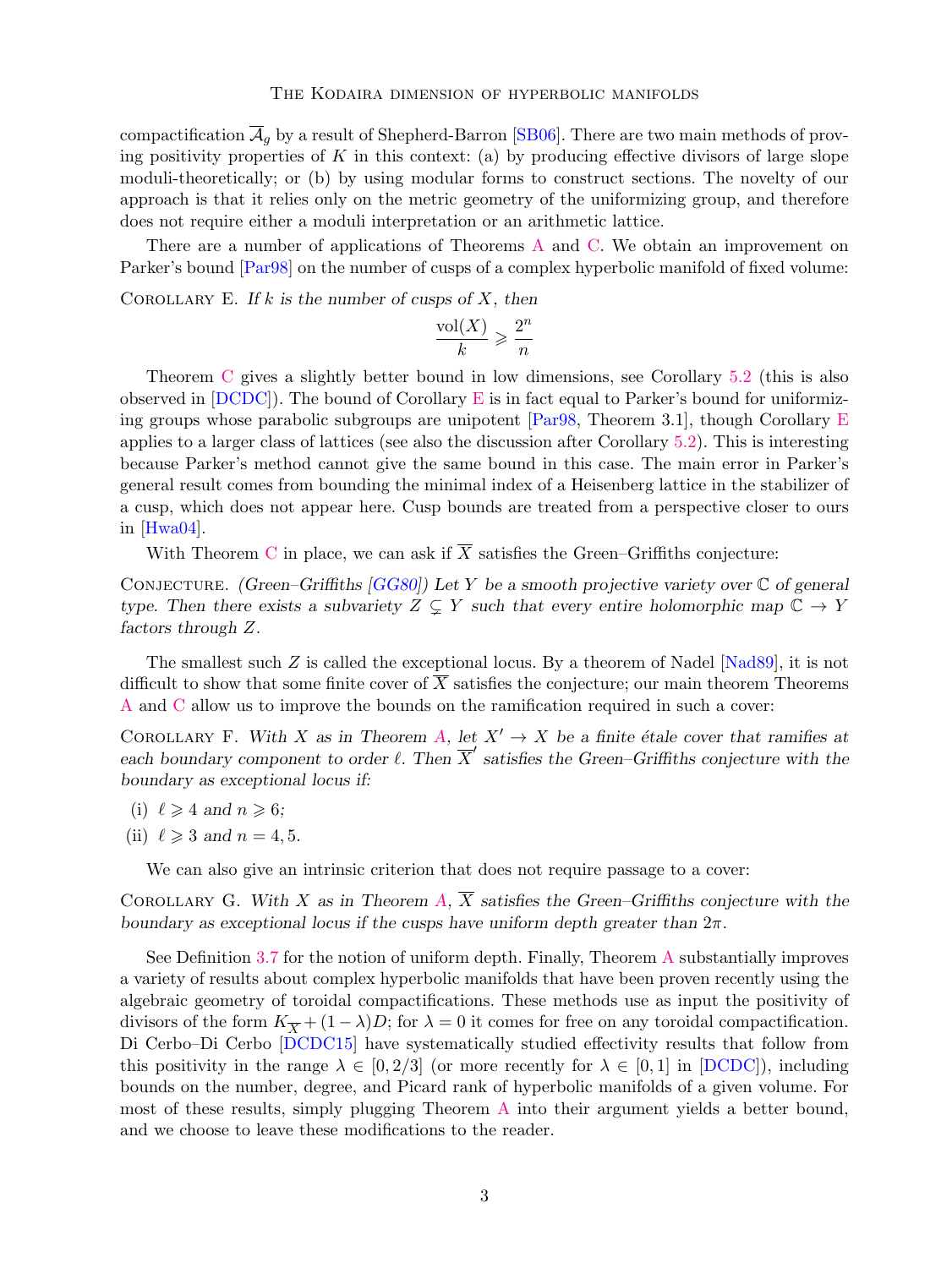# **Outline**

In Section [2](#page-3-0) we collect some background on hyperbolic manifolds and their toroidal compactifications. In Section [3](#page-5-1) we prove the volume bounds on the multiplicity of curves along the boundary, and use it to conclude Theorem [A.](#page-0-0) These bounds are the boundary analogs of those proven by Hwang–To [\[HT02\]](#page-14-11) for interior points of locally symmetric varieties. We provide an independent algebraic proof of Theorem [C](#page-1-0) in Section [4.](#page-9-1) In Section [5](#page-12-0) we deduce the applications in Corollaries [E,](#page-2-0) [F,](#page-2-1) and [G.](#page-2-2)

## Acknowledgements

The first named author would like to thank M. Stover, F. Gounelas, and C. Xu for useful conversations, and G. Di Cerbo in particular for introducing the authors to some of the open problems in the field and for many enlightening discussions. This paper was written during the first named author's visit to Columbia University, and he is grateful for their hospitality.

# 2. Background

<span id="page-3-0"></span>The hyperbolic  $n$ -ball is the domain

$$
\mathbb{B} = \mathbb{B}^n = \{ z \in \mathbb{C}^n \mid |z|^2 < 1 \}.
$$

It has holomorphic automorphism group  $PU(n, 1)$  and Bergman metric

$$
h = ds_{\mathbb{B}}^2 = 4 \cdot \frac{(1 - |z|^2) \sum_i dz_i \otimes d\overline{z}_i + (\sum_i \overline{z}_i dz_i) \otimes (\sum_i z_i d\overline{z}_i)}{(1 - |z|^2)^2}
$$

of constant sectional curvature  $-1$ . With this normalization, Ric $(h) = -\frac{n+1}{2}$  $\frac{+1}{2}h$ , and the associated Kähler form is  $\omega_{\mathbb{B}} = \frac{1}{2}$  $rac{1}{2}$  Im  $ds^2_{\mathbb{B}}$ .

Let  $\Gamma \subset \text{PU}(n,1)$  be a cofinite-volume discrete subgroup and  $X = \mathbb{B}/\Gamma$ . X naturally has the structure of an orbifold; every elliptic element of  $\Gamma$  is torsion, so if  $\Gamma$  is torsion-free X is a smooth complex manifold. Γ always admits a finite index torsion-free (in fact neat) subgroup, by [\[AMRT75\]](#page-14-0) in the arithmetic case and [\[Hum98\]](#page-14-12) in general. Henceforth we will typically only consider  $\Gamma$  torsion-free, and we will refer to such X as torsion-free ball quotients.

The cusps of  $X$  are in one-to-one correspondence with the equivalence classes of parabolic fixed points of  $\Gamma$ , and the Baily–Borel compactification  $X^*$  is a normal projective variety obtained byadding one point for each cusp ( $[B B 66]$  in the arithmetic case;  $[SY82]$  in general). X also admits a unique orbifold toroidal compactification  $\overline{X}$  by [\[AMRT75\]](#page-14-0) in the case of an arithmetic lattices Γ and by [\[Mok12\]](#page-14-1) in general. If  $\overline{X}$  has no orbifold points (see Definition [2.3\)](#page-5-0), then it is a smooth projective variety and each connected component  $E$  of the boundary divisor  $D$  is an étale quotient of an abelian variety whose normal bundle  $\mathcal{O}_E(E)$  is anti-ample. If the parabolic subgroups of  $\Gamma$  are unipotent (in particular if  $\Gamma$  is neat), the boundary D is a disjoint union of abelian varieties. In any case, the log-canonical divisor  $K_{\overline{X}} + D$  is semi-ample and induces a birational map  $\overline{X} \to X^*$  which is an isomorphism on the open part X and contracts each boundary component  $E$  to the point of  $X^*$  compactifying the corresponding cusp.

The hermitian metric  $ds^2_{\mathbb{B}}$  descends to X and extends to a "good" singular hermitian metric on the log-tangent bundle  $T_{\overline{X}}(-\log D)$  by a theorem of Mumford [\[Mum77\]](#page-15-5). Likewise, there is a natural singular hermitian metric on the log-canonical bundle  $\omega_{\overline{X}}(D)$ , and integration against the Kähler form  $\omega_X$  on the open part represents (as a current) a multiple of the first Chern class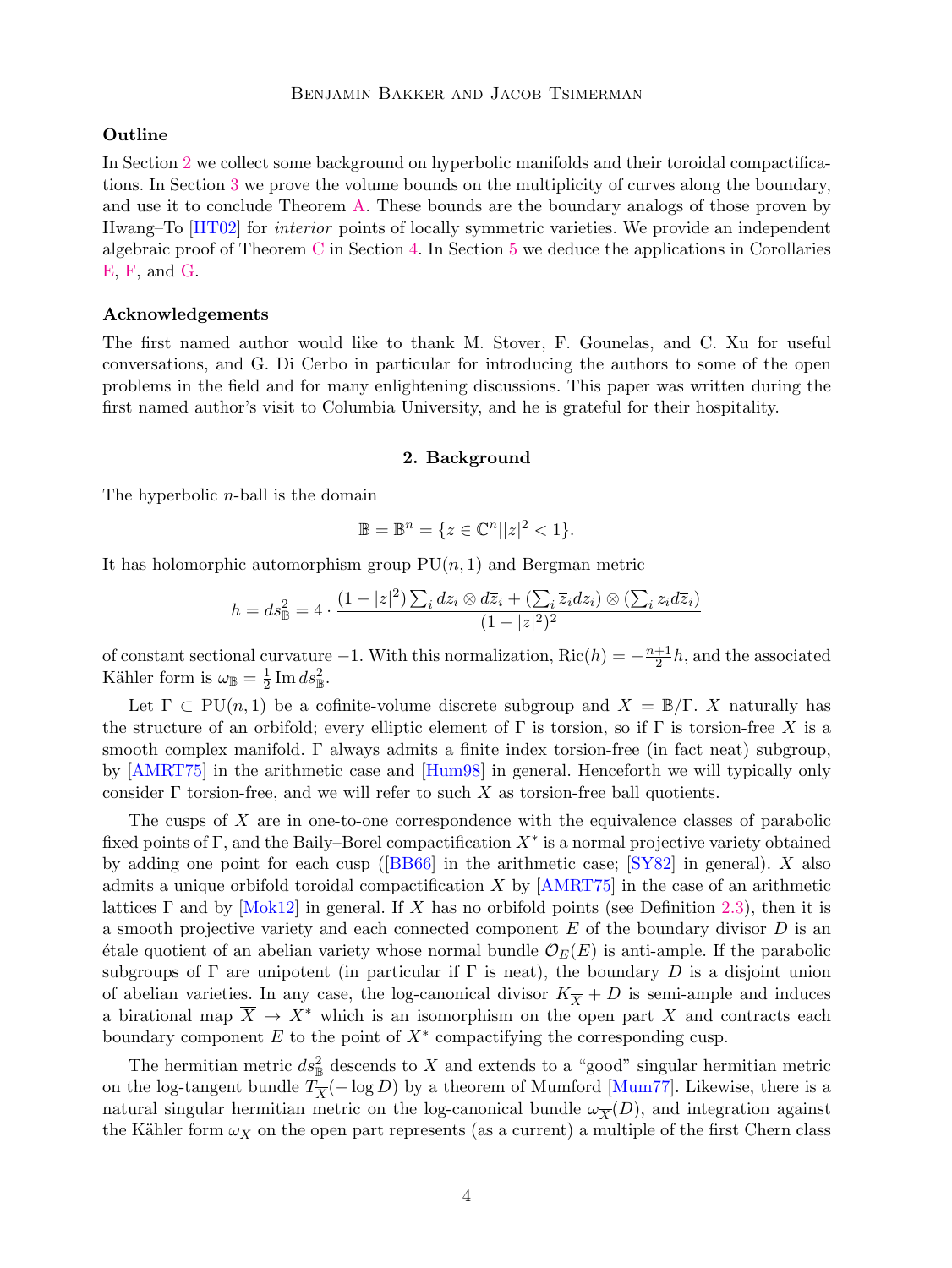dictated by our choice of normalization:

<span id="page-4-1"></span>
$$
c_1(K_{\overline{X}} + D) = \frac{1}{2\pi} \frac{n+1}{2} [\omega_X] \in H^{1,1}(\overline{X}, \mathbb{R}).
$$
\n(1)

For analyzing the boundary behavior in more detail, the Siegel model is more convenient. Our presentation is taken from Parker [\[Par98\]](#page-15-1). Let

$$
\mathbb{S} = \mathbb{S}^n = \mathbb{C}^{n-1} \times \mathbb{R} \times \mathbb{R}_{>0}
$$

where  $\mathbb{C}^{n-1}$  $\mathbb{C}^{n-1}$  $\mathbb{C}^{n-1}$  is endowed with the standard positive definite hermitian form<sup>1</sup> ( $\cdot$ , $\cdot$ ). We use coordinates  $(\zeta, v, u)$ , and note that holomorphic coordinates in this model are given by  $\zeta$  and

$$
z = v + i(|\zeta|^2 + u)
$$

whence

$$
\mathbb{S} = \{ (\zeta, z) \in \mathbb{C}^{n-1} \times \mathbb{C} \mid \text{Im } z > |\zeta|^2 \}.
$$

The Siegel model comes with a preferred cusp at infinity whose parabolic stabilizer  $G_{\infty}$  contains the group of Heisenberg isometries  $U_{\infty} := U(n-1) \times \mathfrak{N}$  acting only on the first two coordinates  $\mathbb{C}^{n-1}\times\mathbb{R}$ : Heisenberg rotations  $U(n-1)$  act on  $\mathbb{C}^{n-1}$  in the usual way and Heisenberg translations  $\mathfrak{N} \cong \mathbb{C}^{n-1} \times \mathbb{R}$  act via

$$
(\tau, t) : (\zeta, v) \mapsto (\zeta + \tau, v + t + 2 \operatorname{Im}(\tau, \zeta)).
$$

For completeness, we note that in the holomorphic coordinates this is:

$$
(\tau,t):(\zeta,z)\mapsto (\zeta+\tau,z+t+i|\tau|^2+2i(\zeta,\tau)).
$$

We denote by  $(A, \tau, t)$  the transformation which first rotates by  $A \in U(n-1)$  and then translates by  $(\tau, t)$ . N is a central extension of the group  $\mathbb{C}^{n-1}$  of translations on the first coordinate by the group  $\mathbb R$  of translations in the second coordinate. We call translations of the form  $(0,t)$ vertical translations, and note that the subgroup  $T_{\infty} \subset G_{\infty}$  of vertical translations is the center. The group  $U_{\infty}/T_{\infty}$  is identified with the group of affine unitary transformations of  $\mathbb{C}^{n-1}$  via projection to the  $\zeta$  coordinate.

The subgroup  $U_{\infty} \subset G_{\infty}$  can be thought of as the stabilizer of the *height* coordinate u, and  $-2 \log u$  is a potential for the Kähler form:

LEMMA 2.1.  $\omega_{\mathbb{S}} = -2i\partial\overline{\partial} \log u$ .

Proof. This follows from a computation and the fact that in the Siegel model the hermitian metric is

$$
ds_{\rm S}^2 = \frac{du^2 + (dv - 2\,{\rm Im}(\zeta, d\zeta))^2 + 4u(d\zeta, d\zeta)}{u^2}
$$

(see  $e.g.$  [\[Par98\]](#page-15-1)).

The horoball  $B(u)$  of height u centered at the cusp at infinity is defined to be the set

$$
B(u) = \mathbb{C}^{n-1} \times \mathbb{R} \times (u, \infty).
$$

It is clearly preserved by  $U_{\infty}$ . The remaining generator of  $G_{\infty}$  is a one-dimensional torus which scales  $(\zeta, v, u) \mapsto (a\zeta, a^2v, a^2u)$ , and this scales the horoball of height u in the obvious way.

Now suppose  $\Gamma$  has a parabolic fixed point at infinity, and let  $\Gamma_{\infty} = \Gamma \cap G_{\infty}$  be its stabilizer. For any horoball  $B(u)$  centered at infinity, define the horoball neighborhood  $V(u) := B(u)/\Gamma_{\infty}$ . Note that at some sufficiently large height u,  $V(u)$  injects into X by Shimizu's lemma.

<span id="page-4-0"></span><sup>1</sup>Our hermitian forms are C-linear in the first variable.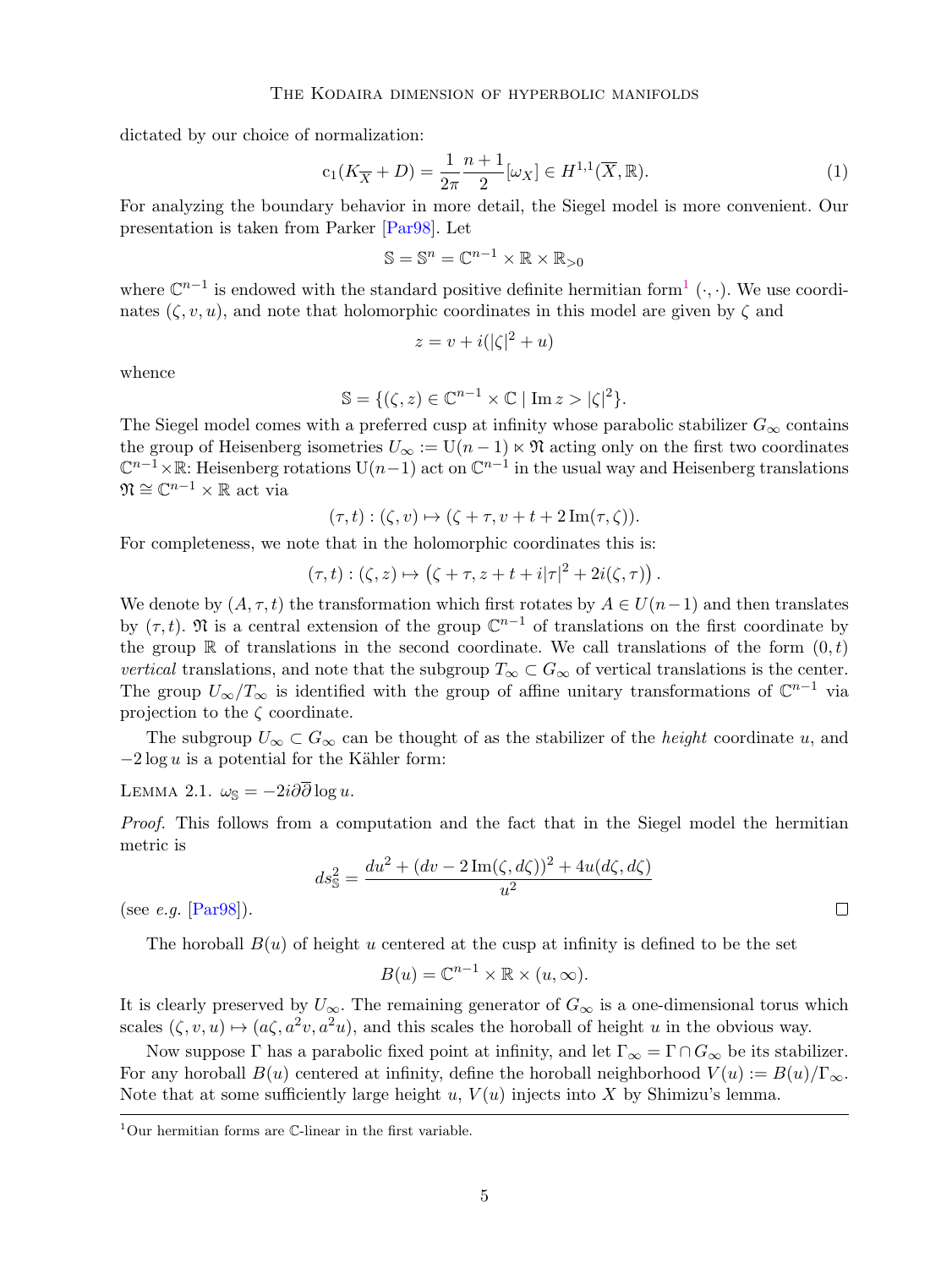DEFINITION 2.2. We call the smallest u such that  $V(u)$  injects the height  $u_{\infty}$  of the cusp, and we call  $s_{\infty} = t_{\infty}/u_{\infty}$  the depth. Note that the depth of a cusp is invariant under conjugating the lattice  $\Gamma$ , whereas the height is not.

The partial quotient by the vertical translations  $\Theta_{\infty} = \Gamma \cap T_{\infty}$  is given by the map

$$
\mathbb{S} \to \mathbb{C}^{n-1} \times \Delta^* : (\zeta, z) \mapsto (\zeta, e^{2\pi i z/t_{\infty}}).
$$

The cusp is compactified by taking the interior closure in  $\mathbb{C}^{n-1}\times\Delta$ , which corresponds to adding a boundary component of the form  $D_{\infty} = \mathbb{C}^{n-1} \times 0/\Lambda_{\infty}$ , where  $\Lambda_{\infty} := \Gamma_{\infty}/\Theta_{\infty}$  is identified with a discrete group of affine unitary transformations. At every point  $\zeta \in \mathbb{C}^{n-1} \times 0$  there is a character  $\chi_{\infty}(\zeta)$  encoding the action on q. Note that  $\chi_{\infty}(\zeta)$  has finite order since Γ is discrete, and we call its order  $m_{\infty}(\zeta)$ . We define  $m_{\infty} = \max_{\zeta} m_{\infty}(\zeta)$  to be the order of the cusp.

<span id="page-5-0"></span>DEFINITION 2.3. We say that Γ is torsion-free at infinity if Γ is torsion-free and  $\Lambda_{\infty}$  is torsionfree for each parabolic fixed point  $q_{\infty}$ . Equivalently, Γ is torsion-free at infinity if the orbifold toroidal compactification  $\overline{X}$  of  $X = \mathbb{B}/\Gamma$  has no orbifold points.

Note that the condition that  $\overline{X}$  have smooth coarse space is slightly weaker, as we only need every parabolic element to have one non-identity eigenvalue. Neat groups are clearly torsionfree at infinity, as are groups all of whose parabolic subgroups are unipotent. Every  $\Gamma$  contains a finite-index neat subgroup, so clearly every complex hyperbolic orbifold  $X$  has a finite étale cover  $X'$  whose uniformizing group is torsion-free at infinity.

If  $\Gamma$  is torsion-free at infinity, then the residual quotient of  $\mathbb{C}^{n-1}\times\Delta$  by  $\Lambda_{\infty}$  is étale, so locally around the boundary we have coordinates  $\zeta, q = e^{2\pi i z/t_{\infty}}$  and the boundary is cut out by  $q = 0$ .  $V(u)$  is then identified with a neighborhood of the zero section in the normal bundle  $\mathcal{O}_{D_{\infty}}(D_{\infty})$ (see [\[Mok12\]](#page-14-1)). In general,  $q^{m_{\infty}(\zeta)}$  locally descends to a function on the coarse space of  $\overline{X}$  which vanishes along the boundary.

#### 3. Boundary multiplicity inequalities and ampleness

<span id="page-5-1"></span>Let  $X = \mathbb{B}/\Gamma$  be a torsion-free ball quotient and suppose  $q_{\infty}$  is a parabolic fixed point of  $\Gamma$ with stabilizer  $\Gamma_{\infty} = \Gamma \cap G_{\infty}$ . By considering the Siegel model associated to  $q_{\infty}$ , we have by the previous section horoball neighborhoods  $V(u) \subset X$  for all  $u < u_{\infty}$ , where  $u_{\infty}$  is the height of  $q_{\infty}$ . Let  $\overline{V}(u)$  be the interior closure of  $V(u)$  in the toroidal compactification X.

We first show that the volume of an analytic subvariety of the horoball neighborhood  $\overline{V}(u)$ scales as the height of the horoball drops.

<span id="page-5-2"></span>PROPOSITION 3.1. Let Y be an irreducible k-dimensional analytic subvariety of  $\overline{V}(u)$  not contained in the boundary. Then

$$
u^k \operatorname{vol}(Y \cap V(u))
$$

is a non-increasing function of  $u > u_{\infty}$ .

Of course, Proposition [3.1](#page-5-2) is equally true in the orbifold setting, since we may simply pass to a torsion-free cover.

Before the proof we recall a lemma of Demailly  $[Dem12]$ . Let X be a complex manifold and  $\varphi: X \to [-\infty, \infty)$  a continuous plurisubharmonic function. Define

$$
B_{\varphi}(r) = \{ x \in X \mid \varphi(x) < r \}.
$$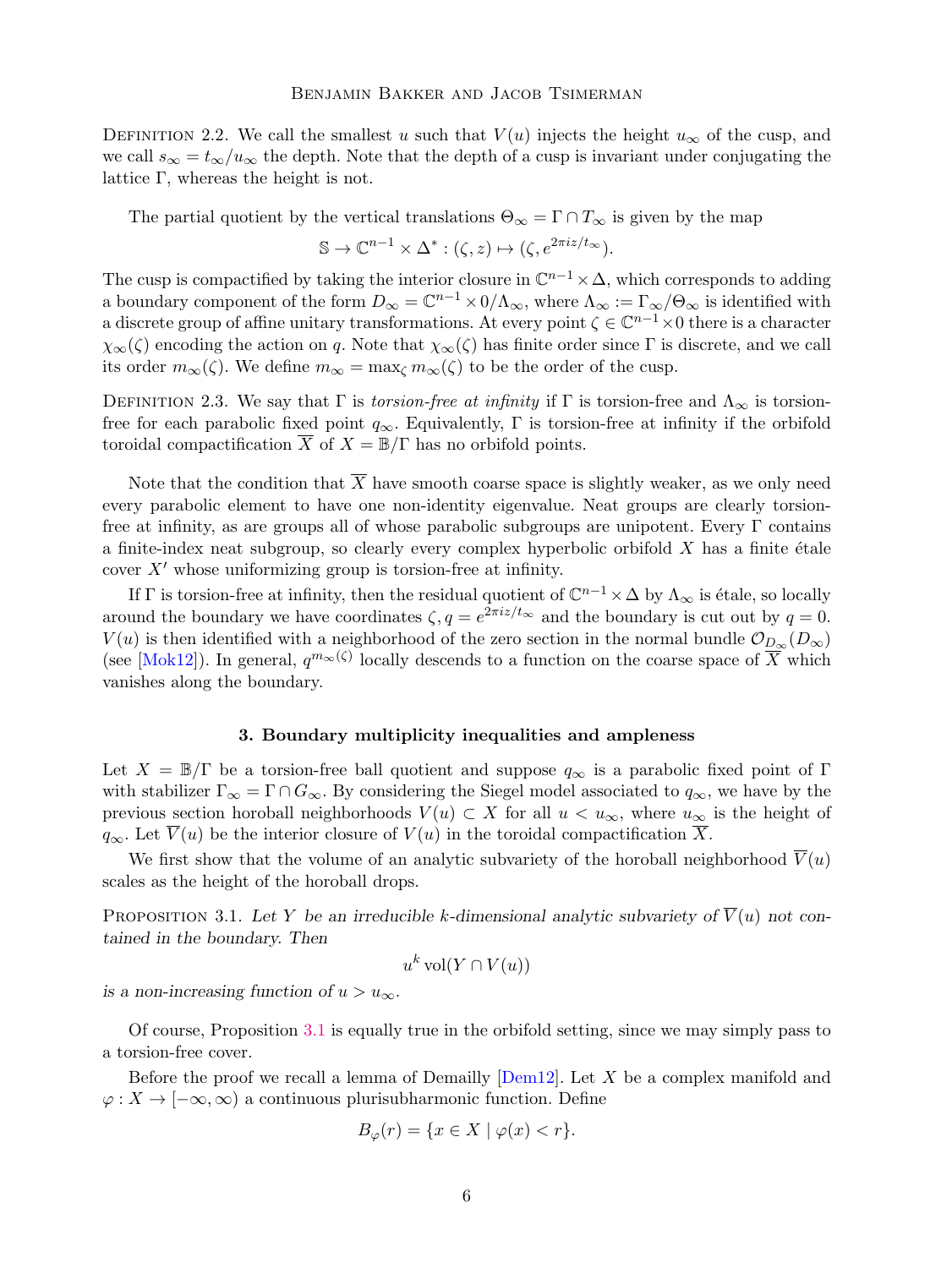We say  $\varphi$  is semi-exhaustive if the balls  $B_{\varphi}(r)$  have compact closure in X. Further, for T a closed positive current of type  $(p, p)$ , we say  $\varphi$  is semi-exhaustive on Supp T if the same is true for  $B_{\varphi}(r) \cap \text{Supp } T$ . In this case, the integral

$$
\int_{B_{\varphi}(r)} T \wedge (i \partial \overline{\partial} \varphi)^p := \int_{B_{\varphi}(r)} T \wedge (i \partial \overline{\partial} \max(\varphi, s))^p
$$

is well-defined and independent of  $s < r$  [\[Dem12,](#page-14-14) §III.5] (see also [\[HT02\]](#page-14-11)). We then have the following:

LEMMA 3.2. (Formula III.5.5 of [\[Dem12\]](#page-14-14)) For any convex increasing function  $f : \mathbb{R} \to \mathbb{R}$ ,

$$
\int_{B_{\varphi}(r)} T \wedge (i \partial \overline{\partial} f \circ \varphi)^p = f'(r-0)^p \int_{B_{\varphi}(r)} T \wedge (i \partial \overline{\partial} \varphi)^p
$$

where  $f'(r-0)$  is the derivative of f from the left at r.

Proof of Proposition [3.1.](#page-5-2)

$$
\text{vol}(Y \cap V(u_0)) = \frac{1}{k!} \int_{Y \cap V(u_0)} \omega_X^k
$$
  
\n
$$
= \frac{1}{k!} \int_{Y \cap V(u_0)} (i \partial \overline{\partial} (-2 \log u))^k
$$
  
\n
$$
= \frac{1}{k!} \int_{V(u_0)} (i \partial \overline{\partial} (-2 \log u))^k \wedge [Y]
$$
  
\n
$$
= \frac{2^k u_0^{-k}}{k!} \int_{V(u_0)} (i \partial \overline{\partial} (-u))^k \wedge [Y]
$$
  
\n
$$
= \frac{2^k u_0^{-k}}{k!} \int_{Y \cap V(u_0)} (i \partial \overline{\partial} (-u))^k.
$$

As  $-u$  is plurisubharmonic,

$$
u_0^k \operatorname{vol}(Y \cap V(u_0)) = \frac{2^k}{k!} \int_{Y \cap V(u_0)} (i \partial \overline{\partial}(-u))^k
$$

is a non-increasing function of  $u_0$  (the horoballs  $V(u_0)$  shrink as  $u_0$  grows).

Taking the limit of Proposition [3.1](#page-5-2) as  $u \to 0$  yields a bound on the multiplicity of a curve at the boundary in terms of its volume in a horoball neighborhood.

<span id="page-6-0"></span>PROPOSITION 3.3. Assume  $\Lambda_{\infty} = \Gamma_{\infty}/\Theta_{\infty}$  is torsion-free and let  $t_{\infty}$  be the length of the smallest vertical translation  $(0, t_{\infty}) \in \Gamma_{\infty}$ . For any irreducible 1-dimensional analytic subvariety C of  $\overline{V}(u)$ not contained in the boundary and any  $u > u_{\infty}$ , we have

<span id="page-6-1"></span>
$$
\text{vol}(C \cap V(u)) \geqslant \frac{t_{\infty}}{u} \cdot (C \cdot D_{\infty})
$$

where  $D_{\infty}$  is the divisor compactifying  $q_{\infty}$  in the toroidal compactification.

Proof. From the proof of the previous proposition, we just need to compute

$$
2 \cdot \lim_{u_0 \to \infty} \int_{C \cap V(u_0)} i \partial \overline{\partial}(-u).
$$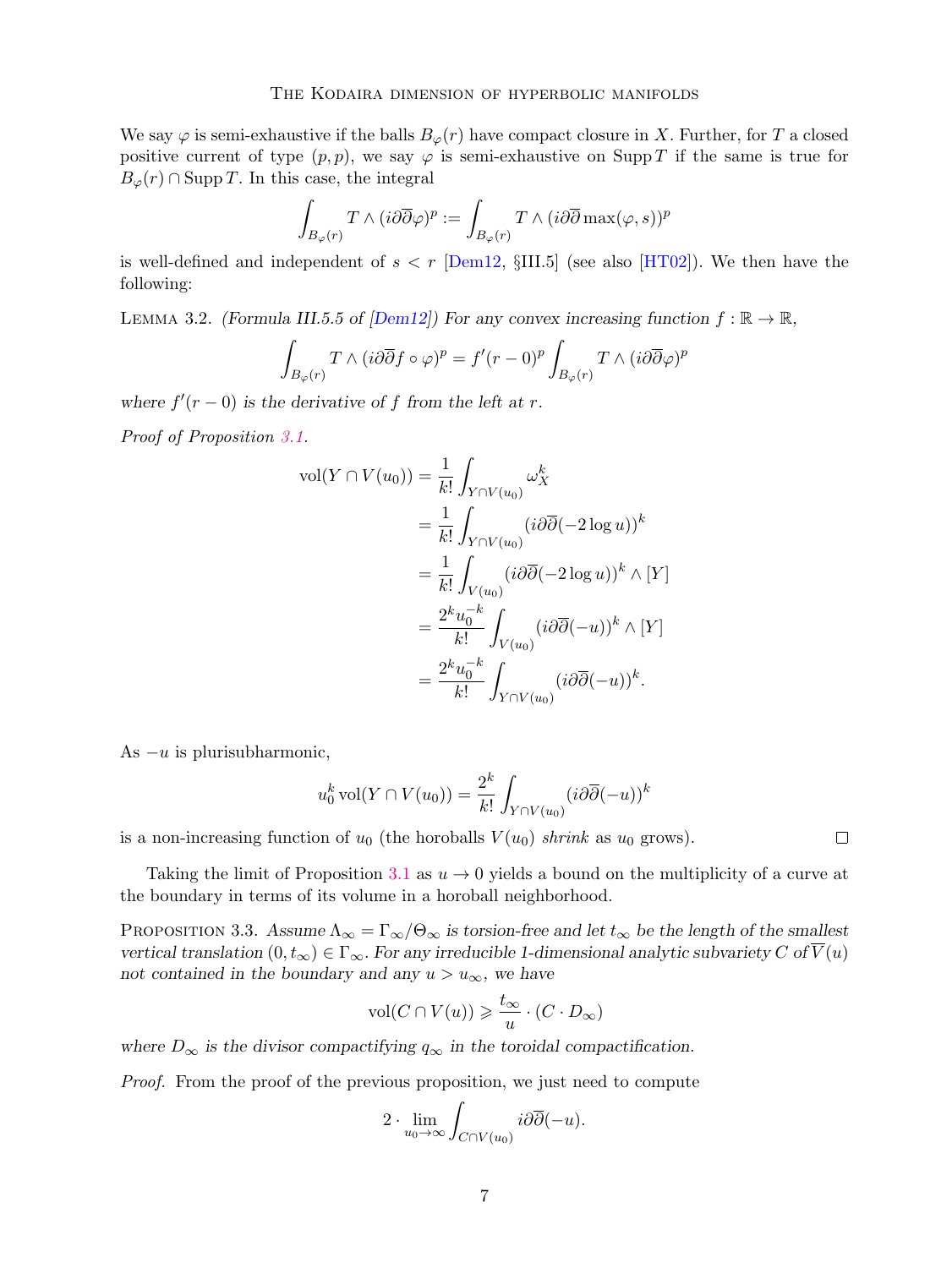For  $u_0$  sufficiently large,  $C \cap V(u_0)$  is a union of pure 1-dimensional analytic sets, each component of which is normalized by a disk  $f_j : \Delta_j \to C \cap V(u_0)$ . We may assume  $f_j(0) = x_j \in$  $D_{\infty}$  and that  $f_j|_{\Delta_j^*}$  is an isomorphism onto an open set of C.  $q=e^{2\pi i z/t_{\infty}}$  is a local defining equation for  $D_{\infty}$  and we have

$$
C \cdot D_{\infty} = \sum_{j} \text{ord} f_{j}^{*} q.
$$

Now for sufficiently large  $u_0$ , we have

$$
\int_{C \cap V(u_0)} i \partial \overline{\partial} (-u) = \sum_j \int_{\Delta_j} f_j^* \partial \overline{\partial} (-u)
$$

but of course

$$
\int_{\Delta_j} f_j^* \partial \overline{\partial}(-u) \geq \pi \cdot \nu(f_j^*(-u), 0).
$$

If t is a uniformizer for  $\Delta_i$  at 0, then we compute

$$
\nu(f_j^*(-u), 0) = \liminf_{t \to 0} \frac{f_j^*(-u)}{\log|t|}
$$
  
= 
$$
\liminf_{t \to 0} \frac{1}{\log|t|} \cdot f_j^* \left( |\zeta|^2 + \frac{t_{\infty}}{2\pi} \cdot \log|q| \right)
$$
  
= 
$$
\frac{t_{\infty}}{2\pi} \cdot \text{ord } f_j^* q.
$$

<span id="page-7-0"></span>Remark 3.4. If we don't assume  $\Lambda_{\infty}$  is torsion-free, then we've proven

$$
\text{vol}(C \cap V(u)) \geqslant \frac{t_{\infty}}{u} \cdot (\widetilde{C \cdot D_{\infty}})
$$

where we've defined a weighted intersection product

$$
\widetilde{(C \cdot D_{\infty})} = \sum_{x \in D_{\infty}} \frac{1}{m_{\infty}(x)} (C \cdot D_{\infty})_x.
$$

Here  $(C \cdot D_{\infty})_x$  is the contribution of x to the usual intersection product on the coarse space of X, and  $m_{\infty}(x)$  is the order of x defined at the end of Section [2.](#page-3-0)

Remark 3.5. Proposition [3.3](#page-6-0) is sharp in the sense that a union of vertical complex geodesics will realize the equality. A vertical complex geodesic is a copy of the upper half-plane  $\mathbb{H} \subset \mathbb{S}$ embedded as  $\zeta = 0$  (or a horizontal translate thereof), and the intersection of H with the horoball  $B(u)$  is  $\mathbb{H}_{>u} = \{z \in \mathbb{H} \mid \text{Im } z > u\}$ . The resulting curve C in  $V(u)$  is the quotient of  $\mathbb{H}_{>u}$  by real translation by  $t_{\infty}$  and therefore has vol $(C \cap V(u)) = t_{\infty}/u$ . Finally, we have  $(C \cdot D_{\infty}) = 1$ , as C is uniformized by  $0 \times \Delta$  in the partial quotient  $\mathbb{C}^{n-1} \times \Delta$ .

Proposition [3.3](#page-6-0) is analogous to the multiplicity bound proven by Hwang–To [\[HT02\]](#page-14-11) for an *interior* point x of a quotient of a bounded symmetric domain. They show for a  $k$ -dimensional subvariety that

$$
\text{vol}(Y \cap B(x,r)) \geq \text{vol}(D(r))^k \cdot \text{mult}_x Y
$$

where  $B(x, r)$  is an isometrically embedded hyperbolic ball around x of radius r and  $D(r)$  is the volume in  $B(x, r)$  of a complex geodesic through x. One can show in this case a relative version as in Proposition [3.1](#page-5-2) as well.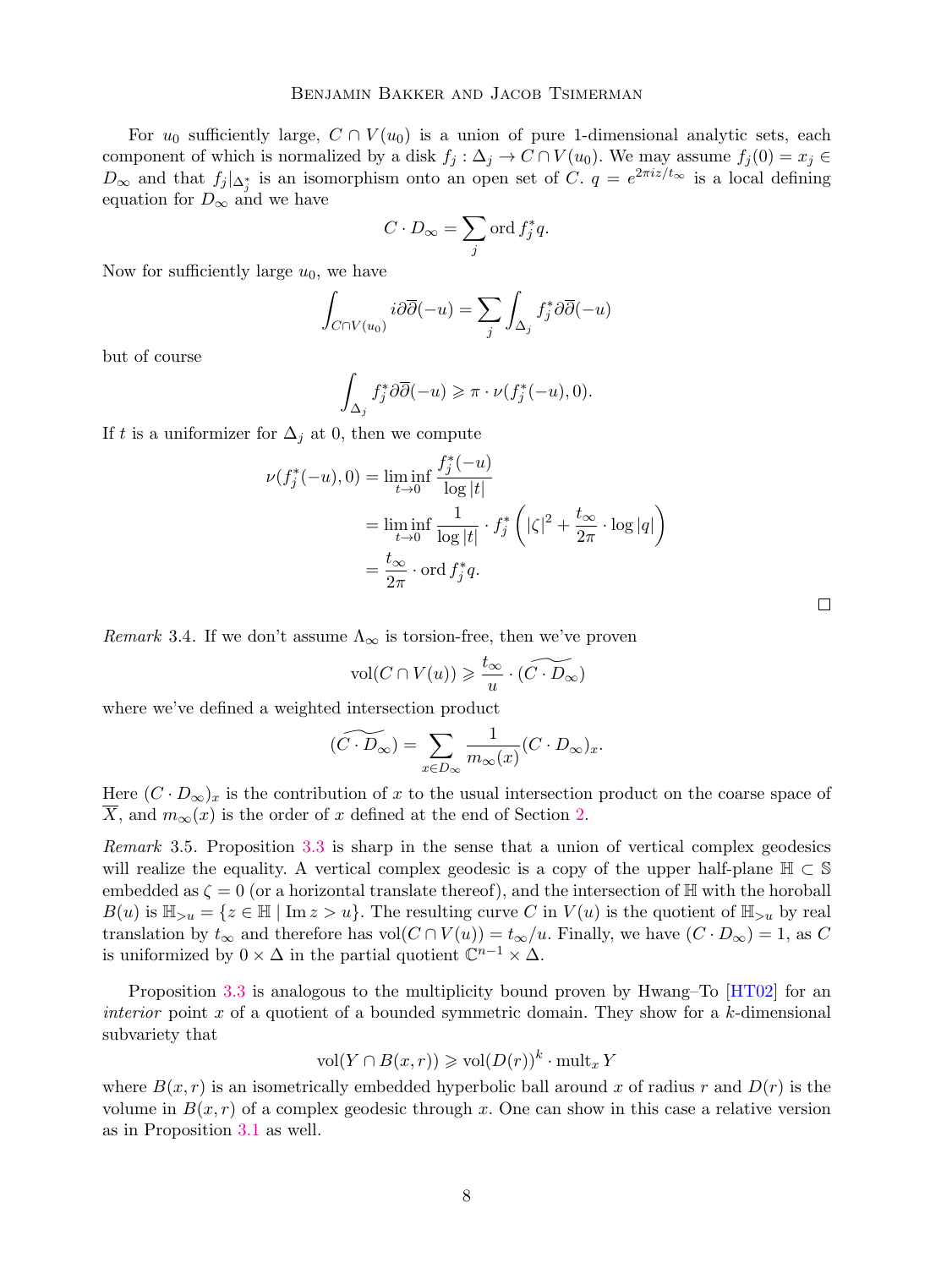#### The Kodaira dimension of hyperbolic manifolds

We could have proven Proposition [3.3](#page-6-0) directly by methods more analogous to [\[HT02\]](#page-14-11). As in Section [2,](#page-3-0) the hermitian metric h on  $\omega_X$  extends to a singular hermitian metric h on  $\omega_{\overline{X}}(D)$ . We form a different singular metric by twisting by a function  $e^{-\varphi}$  supported on  $V(u_0)$  so that  $e^{-\varphi} \overline{h}$ has positive curvature form and Lelong number  $\frac{t_{\infty}}{u_0}$  at every point of the boundary. As  $\overline{h}$  is given by  $e^{2\log u}$  on  $V(u)$ , taking  $\varphi$  so that  $\varphi - 2\log u$  approximates the tangent line to  $-2\log u$  at  $u_0$ will achieve this. We choose instead to derive Proposition [3.3](#page-6-0) from Proposition [3.1](#page-5-2) because the latter statement is interesting (and useful, e.g. [\[BT\]](#page-14-15)) in its own right.

We are now in a position to prove Theorem [A,](#page-0-0) which will follow from Corollary [3.9](#page-8-2) below. Let  $q_i$  be the cusps of X, and denote by  $D_i$  the boundary component of X compactifying  $q_i$ . Let  $t_i$  be the length of the smallest vertical translation in the stabilizer of  $q_i$ .

Now suppose for each cusp  $q_i$  we choose a horoball height  $u_i$  such that:

- (\*) each  $V(u_i)$  injects into X (*i.e.*  $u_i$  is less than the height of  $q_i$ );
- $(**)$  the  $V(u_i)$  are all disjoint.

<span id="page-8-0"></span>PROPOSITION 3.6. Let  $\Gamma$  be torsion-free at infinity and  $\overline{X}$  the toroidal compactification of  $X =$  $\mathbb{B}/\Gamma$  with boundary D. Let  $L = K_{\overline{X}} + D$ . Then in the above situation,

$$
L - \frac{n+1}{4\pi} \sum_{i} s_i D_i \tag{2}
$$

is ample for  $s_i \in \left(0, \frac{t_i}{u_i}\right)$  $u_i$ .

Proof. By [\(1\)](#page-4-1) and Proposition [3.3,](#page-6-0) the divisor is nef modulo the boundary, but for any component E of the boundary  $K_{\overline{X}}|_E \equiv -E|_E$  is ample so it is in fact nef. Moreover,  $L - \epsilon D$  is ample for all sufficiently small  $\epsilon > 0$  (see [\[DCDC15\]](#page-14-10)). As the interior of any line drawn between a point of the nef cone and a point in the ample cone is contained in the ample cone, the claim follows.  $\Box$ 

For convenience, we make the following

<span id="page-8-1"></span>DEFINITION 3.7. The uniform depth s of the cusps of X is the largest  $s > 0$  such that, setting  $u_i = t_i/s$ , the horoball neighborhoods  $V(u_i)$  satisfy properties (\*) and (\*\*).

<span id="page-8-3"></span>COROLLARY 3.8. In the above setup, if the cusps of X have uniform depth s, then  $L - \lambda D$  is ample for  $0 < \lambda < \frac{n+1}{2\pi} s$ .

<span id="page-8-2"></span>COROLLARY 3.9. In the above setup,  $L - \lambda D$  is ample for  $0 < \lambda < \frac{n+1}{2\pi}$ . In particular,  $K_{\overline{X}}$  is ample if  $n \geqslant 6$ .

*Proof.* By [\[Par98,](#page-15-1) Proposition 2.4], since  $\Gamma$  is torsion-free the cusps have uniform depth at least 2. The second claim follows since  $\frac{n+1}{2\pi} > 1$  for  $n \ge 6$ .  $\Box$ 

Remark 3.10. If we only assume  $\Gamma$  is cofinite-volume (and require no torsion-freeness), then the above proof still goes through, and by Remark [3.4](#page-7-0) we conclude that [\(2\)](#page-6-1) is ample on the coarse space  $\overline{X}$  provided  $s_i \in \left(0, \frac{t_i}{m_i}\right)$  $m_i u_i$ ), where  $m_i$  is the order of the cusp compactified by  $D_i$ , as defined in the previous section. On the orbifold compactification Proposition [3.3](#page-6-0) and Proposition [3.6](#page-8-0) are true as written, since intersection numbers, ampleness, and nefness can computed/checked on a finite cover with trivial stabilizers. We leave the details to the reader.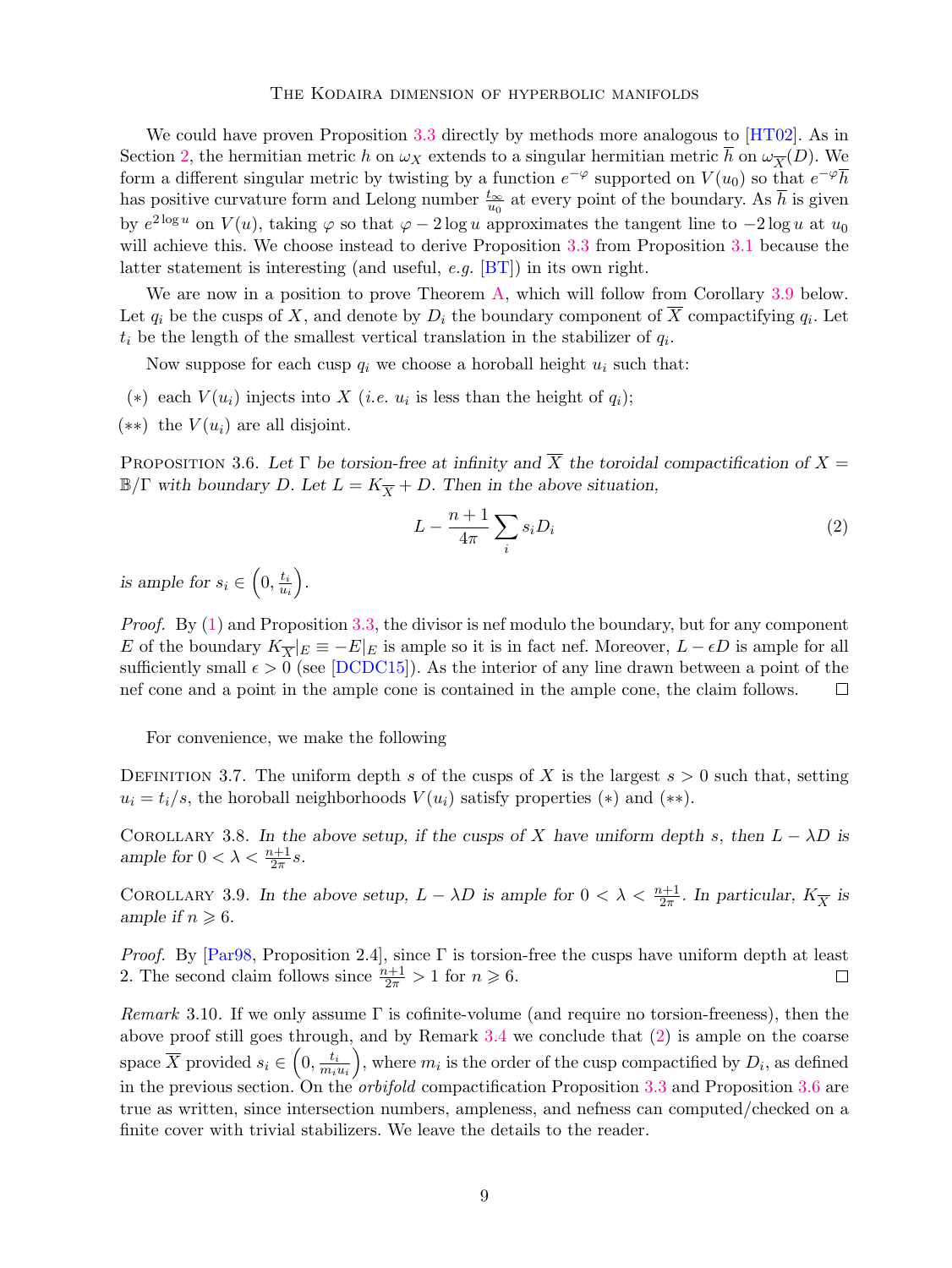# 4. Kodaira dimension

<span id="page-9-1"></span>In this section we prove Theorem [C.](#page-1-0) Theorem [A](#page-0-0) is stronger starting in dimension  $n \geqslant 6$ , so this section is strictly speaking only necessary to handle the case of fourfolds and fivefolds. On the other hand, our proof is independent of the results of Section [3](#page-5-1) and entirely algebraic.

We begin with an example due to Hirzebruch [\[Hir84\]](#page-14-5) for context.

<span id="page-9-0"></span>EXAMPLE 4.1. Let  $\zeta = e^{2\pi i/3}$  and  $E = \mathbb{C}/\mathbb{Z}[\zeta]$  be the elliptic curve with  $j = 0$ . Consider the blow-up S of  $E \times E$  at the origin  $0 \in E \times E$ . We have  $K_S \equiv F$  where F is the exceptional divisor. If we let D be the union of the strict transforms of the fibers  $E \times 0$ ,  $0 \times E$ , and the graphs of 1,  $-\zeta \in \mathbb{Z}[\zeta]$ , then the complement  $U = S \setminus D$  is uniformized by  $\mathbb{B}^2$  by a theorem of Yau, since we compute

$$
3 = (F + D)^{2} = c_{1} (\omega_{S} (\log D))^{2} = 3 c_{2} (\Omega_{S}^{1} (\log D)) = 3 \chi(U)
$$

and  $K_S+D$  is big and nef. It follows that S is the toroidal compactification of U with boundary D.

Hirzebruch's example shows that the toroidal compactification of a torsion-free (in fact neat) ball quotient in dimension 2 may be non-minimal (*i.e.*  $K_{\overline{X}}$  is not nef) and may have Kodaira dimension 0. Blow-ups of  $E \times E$  at special configurations of points for other elliptic curves E yield infinitely many such examples. Recently, Di Cerbo and Stover [\[DCS\]](#page-14-16) have given some examples birational to bielliptic surfaces.

The main goal of this section is to show that neither of these phenomena can occur in higher dimensions, and in particular that every complex hyperbolic manifold of dimension  $\geq 4$ is of general type. Recall that a quasiprojective variety  $X$  is of general type if some projective compactification X' has maximal Kodaira dimension,  $\kappa(X') = n$ .

<span id="page-9-2"></span>PROPOSITION 4.2. Let  $\Gamma$  be torsion-free at infinity and  $X = \mathbb{B}/\Gamma$ . If  $n \geq 4$ , then  $\overline{X}$  is of general type.

In fact,  $K_{\overline{X}}$  is big and nef: the nefness is a recent result of Di Cerbo–Di Cerbo [\[DCDC\]](#page-14-6), and holds in dimension  $n \geqslant 3$ . Recall that the abundance conjecture asserts that for a smooth projective variety Y with  $K_Y$  nef, then in fact  $K_Y$  is semi-ample, and is known in dimension  $\leqslant$  3 (see for example [\[Kaw92\]](#page-14-17) for the resolution of the final case). By the basepoint-free theorem [\[KM98,](#page-14-7) Theorem 3.3], we can conclude that this is the case for toroidal compactifications of complex hyperbolic manifolds:

COROLLARY 4.3. With X as above,  $K_{\overline{X}}$  is semi-ample, i.e.  $\overline{X}$  satisfies the abundance conjecture.

Our proof of Propostion [4.2](#page-9-2) will only require the coarse space of  $\overline{X}$  to be smooth up until the last step in Lemma [4.10.](#page-11-0) For completeness, we first summarize the argument of [\[DCDC\]](#page-14-6) for the nefness of  $K_{\overline{X}}$  using the cone theorem and bend-and-break.

Given a smooth curve C, a projective variety Y, a set of points  $S \subset C$ , and a map  $f|_S : S \to Y$ , we denote by  $\text{Hom}(C, Y; f|_{S})$  the scheme parametrizing maps  $f: C \to Y$  restricting to  $f|_{S}$  along S. Recall that bend-and-break says (see [\[Deb01,](#page-14-18) Propositions 3.1 and 3.2]) the following:

PROPOSITION 4.4 Bend-and-break. Let Y be a projective variety. For any map  $f : \mathbb{P}^1 \to X$ and any (quasiprojective) curve  $B \subset \text{Hom}(\mathbb{P}^1, X; f|_{\{0,\infty\}})$  containing f along which  $f_b(\mathbb{P}^1)$  is not constant,  $f_b(\mathbb{P}^1)$  has a limit which is a reducible or multiple rational curve.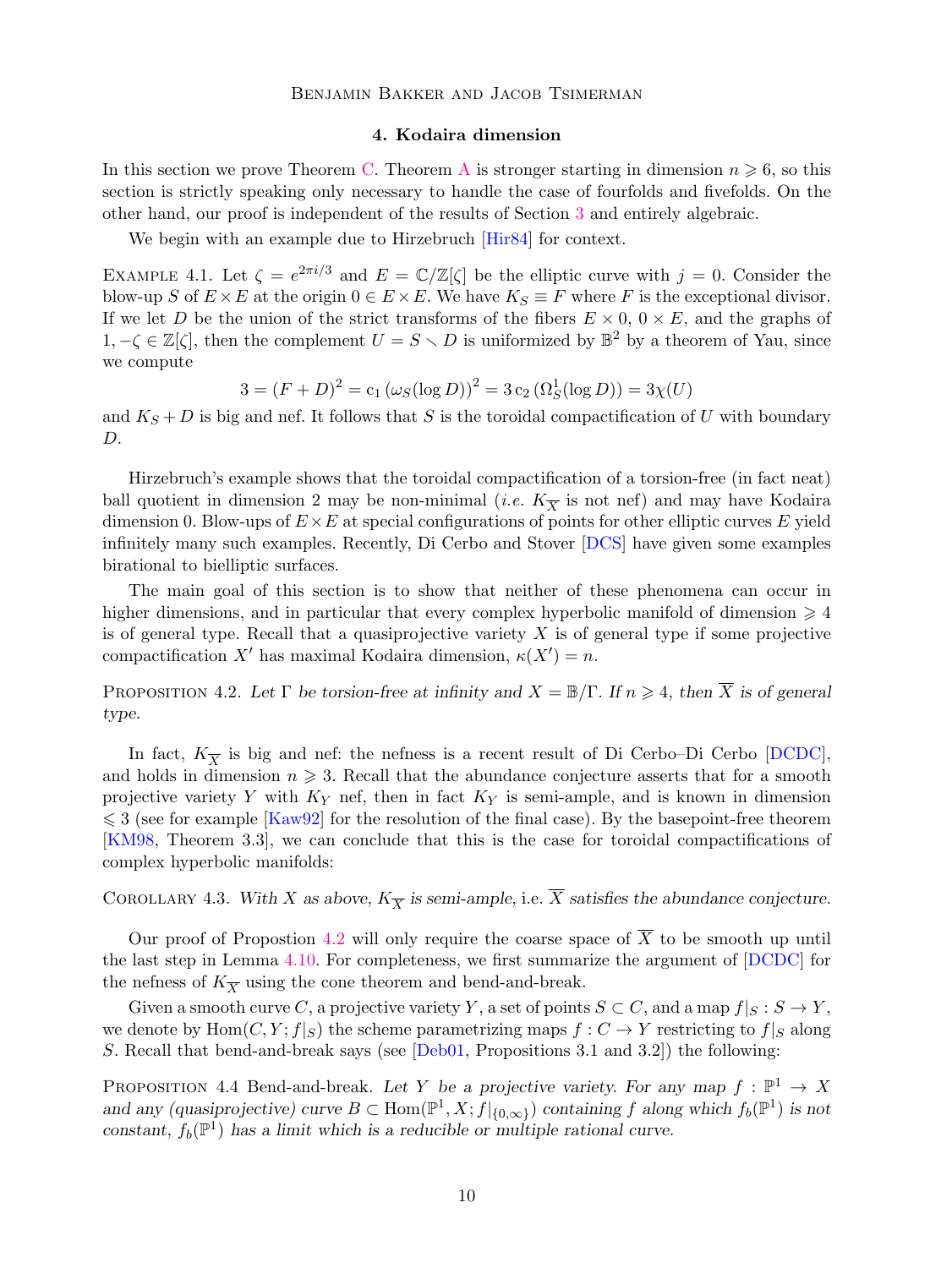#### The Kodaira dimension of hyperbolic manifolds

The key idea for us is that an extremal  $K_{\overline{X}}$ -negative rational curve  $f : \mathbb{P}^1 \to \overline{X}$  must intersect the boundary  $D$  in at least 3 points since  $\overline{X}$  is uniformized by a bounded domain. On the other hand,  $f: \mathbb{P}^1 \to \overline{X}$  deforms, since for any component B of  $\text{Hom}(\mathbb{P}^1, \overline{X})$  containing f,

<span id="page-10-1"></span>
$$
\dim B \geqslant -K_{\overline{X}} \cdot f(\mathbb{P}^1) + \dim \overline{X}.\tag{3}
$$

As long as  $n \ge 3$ , then dim  $B \ge 4$ , and in the Baily–Borel compactification  $X^*$  we have a family of rational curves with 3 fixed points, so by bend-and-break  $f(\mathbb{P}^1)$  is algebraically equivalent to a reducible or multiple rational curve. Note that each component of the boundary is an étale quotient of an abelian variety and therefore has no rational curves. The log canonical bundle  $L = K_{\overline{X}} + D$  is big and nef and induces the map to  $X^*$ , so by induction on the degree with respect to  $L = K_{\overline{X}} + D$  we have a contradiction. Thus,  $\overline{X}$  can only be non-minimal if  $n = 2$ :

<span id="page-10-0"></span>THEOREM 4.5. (Theorem 1.1 of [\[DCDC\]](#page-14-6))  $K_{\overline{X}}$  is nef if  $n \geq 3$ .

Remark 4.6. Given Theorem [4.5,](#page-10-0) to prove Proposition [4.2](#page-9-2) it would be enough to show that

$$
K_{\overline{X}}^n = L^n + (-D)^n > 0.
$$

For any component E of the boundary,  $-(-E)^n$  computes the rate of growth of the volume of a horoball neighborhood of  $E$ , and  $L<sup>n</sup>$  computes the global volume of  $X$ , up to a normalization. The best known bounds on the size of distinct horoball neighborhoods give bigness for  $n \geq 6$ (but only in the case of neat quotients); one could conceivably finish the proof of Proposition [4.2](#page-9-2) by a case by case analysis as in Parker [\[Par98\]](#page-15-1). We instead pursue the algebraic line of attack.

We now need to understand curves C for which  $K_{\overline{X}}.C = 0$ ; we call such curves  $K_{\overline{X}}$ -trivial. We call an (irreducible) curve C rigid if no component of  $Hom(\tilde{C}, \overline{X})$  containing the normalization  $\tilde{C} \to \overline{X}$  has dimension greater than the dimension of the infinitesimal automorphism group  $\dim H^0(\widetilde{C}, T_{\widetilde{C}})$  (that is, 3, 1, 0 for  $g(\widetilde{C}) = 0, 1, \geq 2$  respectively).

<span id="page-10-2"></span>LEMMA 4.7. For  $n \geq 4$ , there are no  $K_{\overline{X}}$ -trivial rational curves.

*Proof.* If  $f: \mathbb{P}^1 \to \overline{X}$  has  $K_{\overline{X}} \cdot f(\mathbb{P}^1) = 0$ , then for any component B of Hom $(\mathbb{P}^1, \overline{X})$  containing f for which dim  $B \geq 4$ ,  $f(\mathbb{P}^1)$  is algebraically equivalent to a sum  $\sum_i C_i$  of integral rational curves by bend-and-break. Since  $K_{\overline{X}}$  is nef, we have  $K_{\overline{X}} \cdot C_i = 0$  for each i. By induction on the degree with respect to an ample bundle, we can repeat the same argument for each  $C_i$  and thus we may assume the  $C_i$  are all rigid. By [\(3\)](#page-10-1), if  $n \geq 4$  there are no rigid  $K_{\overline{X}}$ -trivial rational curves, a contradiction.  $\Box$ 

Note that Lemma [4.7](#page-10-2) fails in dimension 3 because [\(3\)](#page-10-1) does not rule out the existence of rigid rational  $K_{\overline{X}}$ -trivial curves.

If we assume the abundance conjecture, then Lemma [4.7](#page-10-2) is enough to conclude Proposition [4.2.](#page-9-2) Indeed, by Theorem [4.5,](#page-10-0)  $K_{\overline{X}}$  would then be semi-ample, so let  $f : \overline{X} \to Z$  be the fiber space induced by  $|mK_{\overline{X}}|$  for  $m \gg 0$ . For any fiber F and any curve  $C \subset F$ ,  $K_{\overline{X}} \cdot C = 0$  whereas  $D|_D \equiv -\underline{K}_{\overline{X}}|_D$  is anti-ample. We must therefore have  $\dim(D \cap F) = 0$ , so  $\dim \overline{F} = n - \kappa(\overline{X}) \leq 1$ . But if  $\kappa(X) = n - 1$ , then the general fiber F is a  $K_{\overline{X}}$ -trivial elliptic curve. Again because X is uniformized by a bounded domain,  $E \cdot F \geq 1$  for some component E of the boundary. Taking a curve in  $C \subset E$  such that the fibers of  $\mathcal{E} = f^{-1}(f(C))$  have fixed j-invariant, C is a multisection of  $\mathcal{E}/f(C)$ , so base-changing to C we have an isotrivial family  $\mathcal{E}/C$  with a section. Projecting to  $X^*$ , this is a family of maps  $F \to X^*$  fixing  $0 \in F$ , and by bend-and-break there is a  $K_{\overline{X}}$ -trivial rational curve. For  $n \geq 4$ , this contradicts Lemma [4.7.](#page-10-2)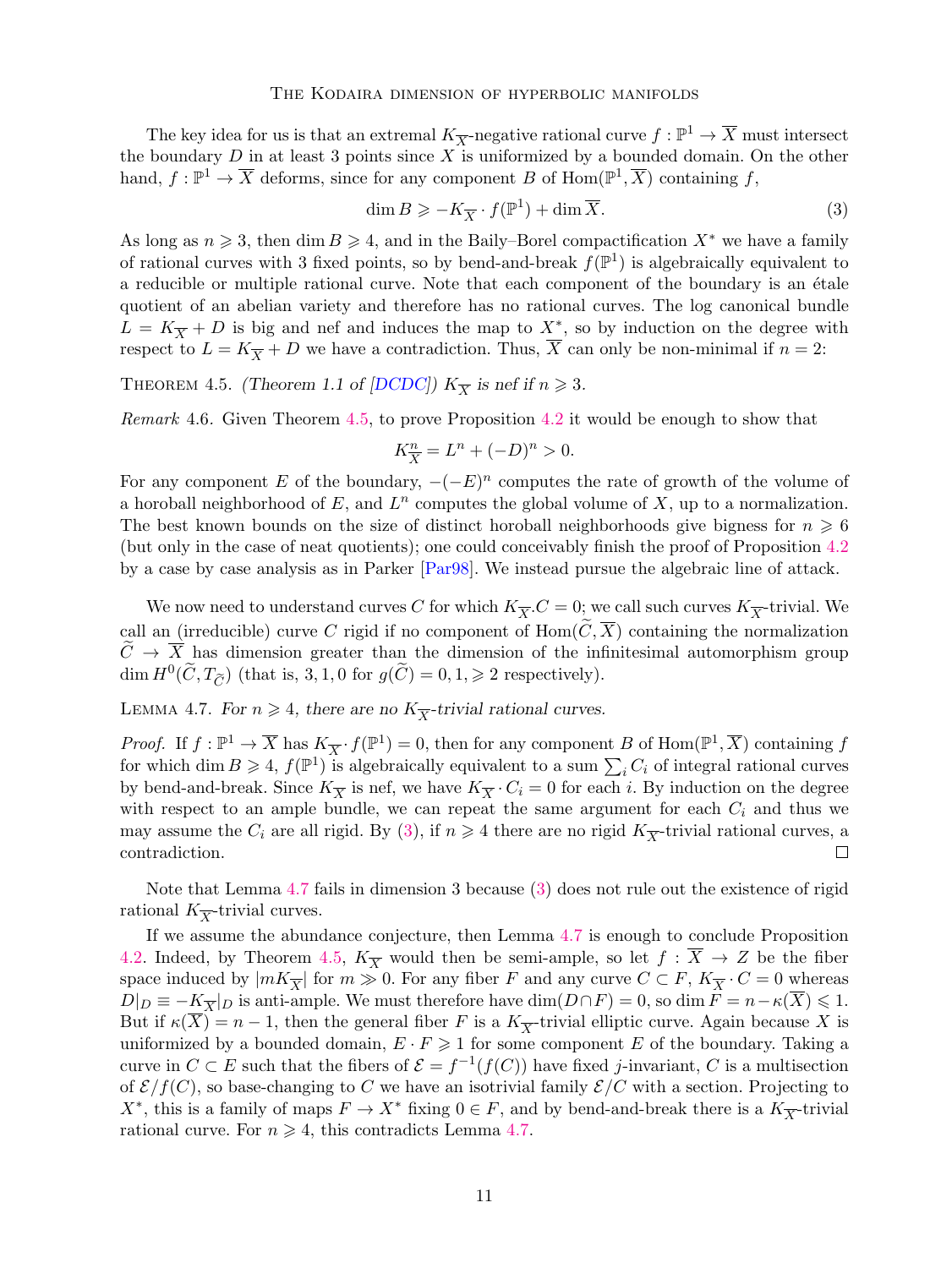The best that is currently known is a rational version of the abundance conjecture. Recall that for M a nef line bundle on a normal projective variety Y, there is a nef reduction map  $f: Y \dashrightarrow Z$ to a normal variety  $Z$  [\[BCE](#page-14-19)<sup>+</sup>02]. This map is the unique (up to birational equivalence on  $Z$ ) dominant rational map with connected fibers such that

- (i) f is "almost holomorphic" in the sense that if  $U \subset Y$  is the maximal open set on which f is defined,  $f: U \to Z$  has a proper fiber (and therefore the general fiber is proper);
- (ii) M is numerically trivial on all proper fibers of dimension dim  $Y \dim Z$ ;
- (iii) For a general point  $y \in Y$  and any irreducible curve C through y with dim  $f(C) = 1$  we have  $M \cdot C > 0$ .

We then call  $n(M) := \dim Z$  the nef dimension of M and  $n(Y) := n(K_Y)$  the nef dimension of Y if  $K_Y$  is nef.

<span id="page-11-1"></span>LEMMA 4.8.  $\overline{X}$  has maximal nef dimension if  $n \geq 4$ .

*Proof.* Take  $M = K_{\overline{X}}$  on  $Y = \overline{X}$  and let F be a general fiber of the nef reduction.  $K_F = K_{\overline{X}}|_F$  is numerically trivial, so  $D|_F$  is ample, and therefore it must again be the case that  $\dim(F \cap D) = 0$ . This can only happen if dim  $F \leq 1$ . If dim  $F = 0$ , we're done, while if dim  $F = 1$ , F is an elliptic curve, and the argument above provides the contradiction.

 $\Box$ 

We would like to show that Lemma [4.8](#page-11-1) implies that  $K_{\overline{X}}$  is big, but in general for a nef line bundle M it is only the case that

$$
n(M) \geqslant \nu(M) \geqslant \kappa(M)
$$

where  $\nu(M)$  is the numerical dimension and  $\kappa(M)$  is the Iitaka dimension of M. If  $M = K_Y$  is the canonical bundle of a smooth projective variety  $Y$ , then the abundance conjecture implies all three are equal, but we can already see that maximal nef dimension implies bigness assuming  $\kappa(X)$  is sufficiently large:

<span id="page-11-2"></span>LEMMA 4.9. Let Y be a smooth n-dimensional projective variety with  $K_Y$  nef. If  $n(Y) = n$  and  $\kappa(Y) \geqslant n-2$ , then in fact  $\kappa(Y) = n$ .

*Proof.* Let  $f: Y' \to Z$  be the Iitaka fibration of  $K_Y$ , which admits a birational morphism  $g: Y' \to Y$ , and let F be a very general fiber of f. We know that  $\dim F = n - \kappa(Y) \leq 2$ , that  $g^*K_Y|_F$  has Iitaka dimension 0, and that  $\kappa(F) = 0$  (e.g. [\[Laz04,](#page-14-20) §2.1.C]). We also know  $g^*K_Y|_F$ is nef and nonzero on every curve through a very general point of  $F$  by the assumptions, which immediately implies dim  $F \neq 1$ . If dim  $F = 2$ , then for some effective divisor E,  $g^*K_Y|_F + E =$  $K_F$ , but  $K_F$  is numerically equivalent to a sum of  $-1$  curves since  $\kappa(F) = 0$ , by the Enriques– Kodaira classification of surfaces. Thus there is a curve C in F with  $K_F \cdot C = 0$  and  $C \cdot E \geq 0$ while  $g^*K_Y \cdot C > 0$ , which is a contradiction.  $\Box$ 

<span id="page-11-0"></span>Given Lemmas [4.8](#page-11-1) and [4.9,](#page-11-2) the proof of Proposition [4.2](#page-9-2) will be completed by the following: LEMMA 4.10.  $\overline{X}$  has Kodaira dimension  $\kappa(\overline{X}) \geq n-2$  for  $n \geq 3$ .

*Proof.* Let  $L = K_{\overline{X}} + D$ . As  $K_{\overline{X}}$  is nef by Lemma [4.5,](#page-10-0) we have

$$
K_{\overline{X}}^{n} = (L - D)^{n} = L^{n} + (-D)^{n} \geq 0.
$$

If we have strict inequality, then  $K_{\overline{X}}$  is big as it is already nef by Theorem [4.5.](#page-10-0) Thus, we need only treat the case  $K_{\overline{X}}^n = 0$ , *i.e.*  $L^n + (-D)^n = 0$ .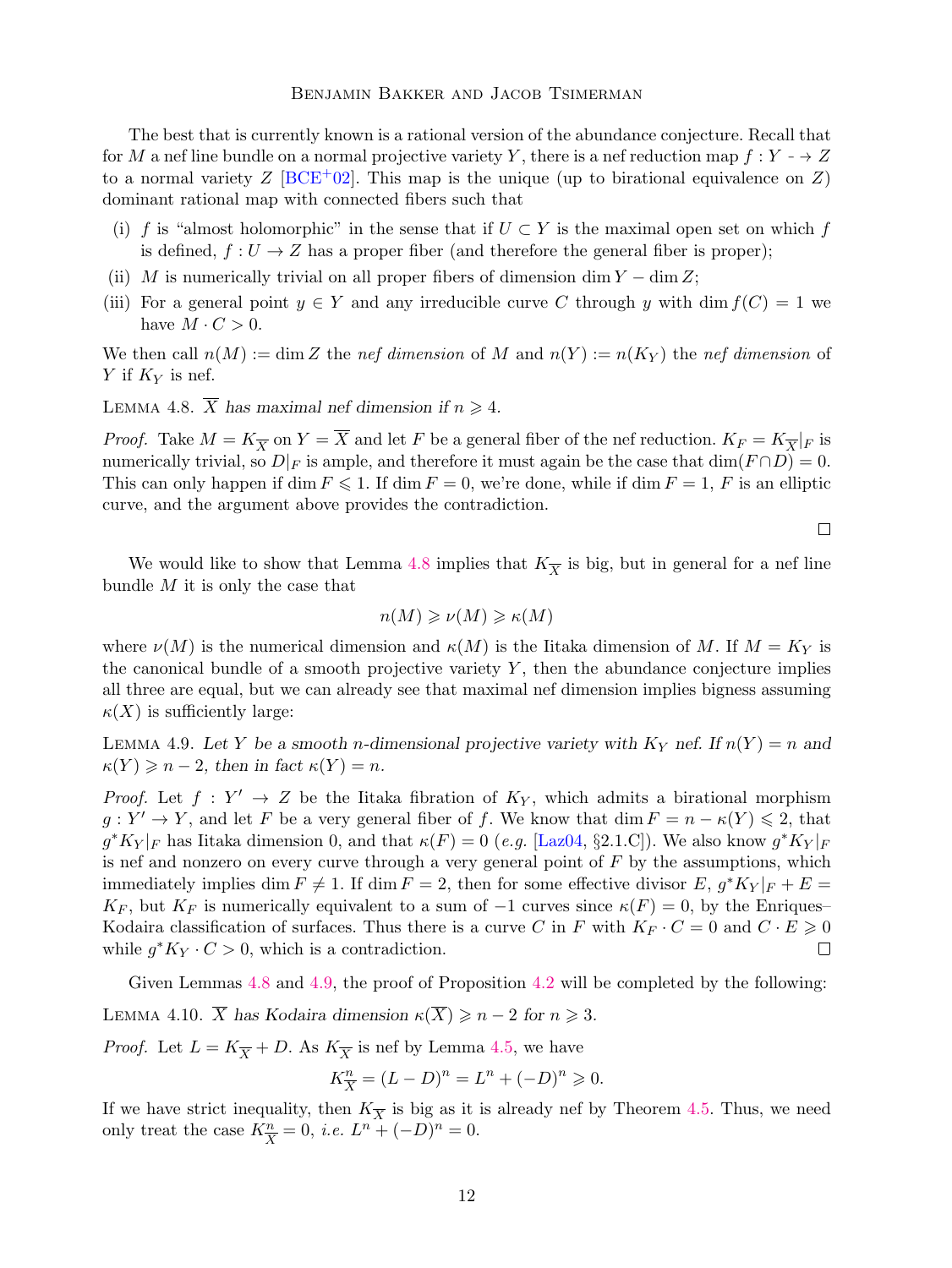We first note that for  $t \geq 2$  we have  $H^i(\overline{X}, tK_{\overline{X}}) = 0$  for  $i > 1$ , by the sequence

$$
0 \to \mathcal{O}_{\overline{X}}(tK_{\overline{X}}) \to \mathcal{O}_{\overline{X}}(L + (t-1)K_{\overline{X}}) \to \mathcal{O}_D((t-1)K_{\overline{X}}) \to 0
$$

and Kawamata-Viehweg vanishing applied to the second and third terms. Thus,

$$
h^{0}(\overline{X}, tK_{\overline{X}}) \ge \chi(\overline{X}, tK_{\overline{X}})
$$
  
= 
$$
\frac{c_{1}(\overline{X})^{2} + c_{2}(\overline{X})}{12} \cdot \frac{(tK_{\overline{X}})^{n-2}}{(n-2)!} + O(t^{n-3})
$$
  
= 
$$
\frac{c_{2}(\overline{X})}{12} \cdot \frac{(tK_{\overline{X}})^{n-2}}{(n-2)!} + O(t^{n-3})
$$

by our assumption. By the sequence

h

$$
0 \to \mathcal{O}_D(-D) \to \Omega^1_{\overline{X}}|_D \to \Omega^1_D \to 0
$$

and the fact that each component of  $D$  is an étale quotient of an abelian variety, we have  $c_2(\overline{X}) \cdot D \equiv 0$ , so by Hirzebruch proportionality [\[Mum77\]](#page-15-5)

$$
c_2(\overline{X}) \cdot K_{\overline{X}}^{n-2} = c_2(X) \cdot L^{n-2} = \frac{c_2(\mathbb{P}^n) \cdot c_1(\mathbb{P}^n)^{n-2}}{c_1(\mathbb{P}^n)^n} L^n > 0
$$

as  $\mathbb{P}^n$  is the compact dual of  $\mathbb{B}^n$ .

# 5. Applications

<span id="page-12-0"></span>We now apply Corollary [3.9](#page-8-2) to derive Corollaries [E,](#page-2-0) [F,](#page-2-1) [G](#page-2-2) and some other consequences. One immediate application is a bound on the number of cusps of  $X$ :

<span id="page-12-1"></span>PROPOSITION 5.1. For Γ torsion-free at infinity, let k be the number of cusps of  $X = \mathbb{B}/\Gamma$ . Then

$$
k \leqslant \frac{(2\pi)^n}{(n+1)^n} \cdot \frac{L^n}{(n-1)!}.
$$

Further, in dimensions  $n = 3, 4, 5$ , we have

$$
k \leqslant \frac{L^n}{(n-1)!}.
$$

Proof. Note that each component of the boundary is an étale quotient of an abelian variety so all of the Chern classes of  $\Omega_D$  vanish numerically.  $D|_D$  is anti-ample, so on the one hand

$$
k \leqslant \frac{D \cdot (-D)^{n-1}}{(n-1)!} = -\frac{(-D)^n}{(n-1)!} = \chi(D, \mathcal{O}_D(-D))
$$

but on the other hand if  $aL - bD$  is a nef R-divisor for  $a, b > 0$ ,

$$
0 \leqslant (aL - bD)^n = a^n L^n + b^n (-D)^n.
$$

Thus

$$
k \leqslant \left(\frac{a}{b}\right)^n \cdot \frac{L^n}{(n-1)!}.
$$

By Corollary [3.9,](#page-8-2) we can take  $a = 1$  and  $b = \frac{n+1}{2\pi}$  $\frac{n+1}{2\pi}$ . By Theorem [4.5,](#page-10-0) for  $n = 3, 4, 5$  we can do better with  $a = 1$  and  $b = 1$ .  $\Box$ 

A similar argument is used by Di Cerbo–Di Cerbo to give an improvement to Parker's cusp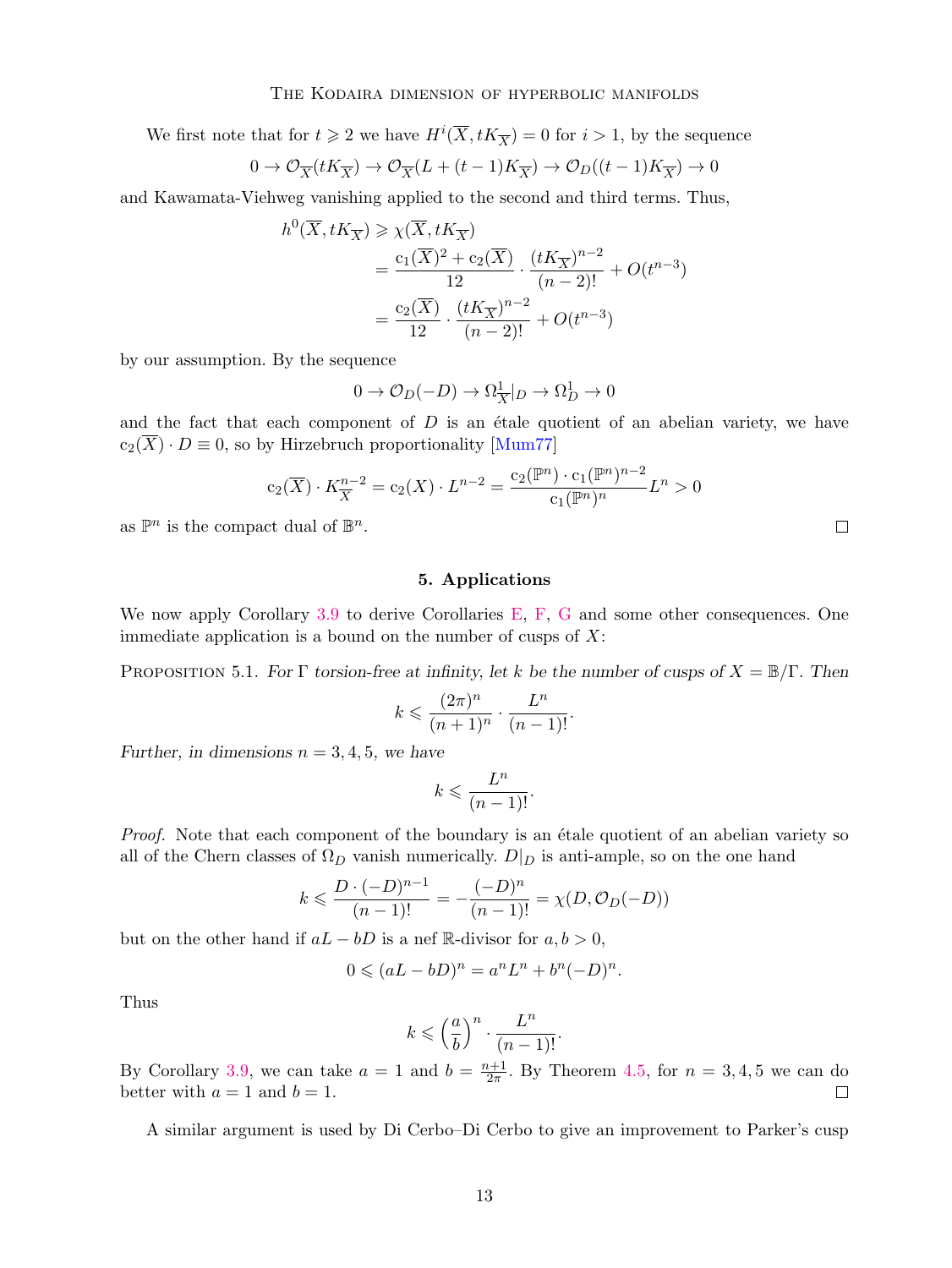bound in dimensions 2 [\[DCDC14\]](#page-14-21) and 3 [\[DCDC15\]](#page-14-10). Note that by [\(1\)](#page-4-1) we have

$$
vol(X) = \frac{(4\pi)^n}{n!(n+1)^n} \cdot L^n
$$

and so we can restate the best known bounds in this context:

<span id="page-13-1"></span>COROLLARY 5.2. Let  $k$  be the number of cusps of  $X$ . Then

$$
\frac{\text{vol}(X)}{k} \geqslant \begin{cases} \frac{\pi^2}{2} & n = 2\\ \frac{(4\pi)^n}{n(n+1)^n} & n = 3, 4, 5\\ \frac{2^n}{n} & n \geqslant 6. \end{cases}
$$

The bound of Corollary [5.2](#page-13-1) in dimension  $n = 2$  is sharp and due to Di Cerbo–Di Cerbo [\[DCDC14\]](#page-14-21). For  $n \ge 6$ , the above bound is equal to that derived by Parker [\[Par98\]](#page-15-1) in the case that the parabolic subgroups of  $\Gamma$  are unipotent; we show that the same bound holds for the larger class of Γ torsion-free at infinity. On the other hand, the argument of Proposition [5.1](#page-12-1) could conceivably improve Parker's bound for all torsion-free  $\Gamma$  if  $m_{\infty}$  can be controlled sufficiently well.

The proofs of Corollaries [F](#page-2-1) and [G](#page-2-2) will follow from a result of Nadel [\[Nad89,](#page-15-3) Theorem 2.1]: if  $Y$  is a finite-volume quotient of a bounded symmetric domain whose holomorphic sectional curvature is  $\leq -\gamma$  (with the normalization Ric(h) = -h) for some  $\gamma \in \mathbb{Q}$ , then for any smooth toroidal compactification  $\overline{Y}$  such that  $K_{\overline{Y}} + (1 - 1/\gamma)D$  is big, every entire map  $\mathbb{C} \to \overline{Y}$  has image contained in the boundary.

*Proof of Corollaries [F](#page-2-1) and [G.](#page-2-2)* For us,  $\gamma = \frac{2}{n+1}$ , and Corollary [G](#page-2-2) is immediate from Corollary [3.8.](#page-8-3)

For the first part of Corollary [F,](#page-2-1) if  $f : X' \to X$  is a cover ramifying to order at least  $\ell$  along each boundary component, then  $f^*D \geq \ell D'$ . We have

$$
f^* \left( (K_{\overline{X}} + D) - tD \right) = (K_{\overline{X}'} + D') - t(f^*D')
$$
  

$$
\leq (K_{\overline{X}'} + D') - t\ell D'.
$$

In any dimension, we can then take  $t = \frac{n+1}{8}$  $\frac{+1}{8}$  and the left hand side is big by Corollary [3.9,](#page-8-2) so  $\ell = 4$  is sufficient. This can be slightly improved in dimension  $n = 4, 5$  since the same is true for  $t = 1$  by Proposition [4.2,](#page-9-2) and now  $\ell = 3$  will do.  $\Box$ 

The following corollary is a well-known consequence of Nadel's theorem for arithmetic quotients but in fact the same proof holds for non-arithmetic quotients given the work of [\[Mok12\]](#page-14-1). We include it for completeness, but the main point of Corollary  $F$  is the improved control over the ramification order.

COROLLARY 5.3. Every complex hyperbolic orbifold  $X$  admits a finite étale cover  $X'$  such that the toroidal compactification  $\overline{X}'$  satisfies the Green–Griffiths conjecture with the boundary as exceptional locus.

Of course, this is equivalent to the Baily–Borel compactification  $X'^*$  having no nontrivial entire maps  $\mathbb{C} \to X'^*$ .

## **REFERENCES**

<span id="page-13-0"></span>ACT11 D. Allcock, J. A. Carlson, and D. Toledo. The moduli space of cubic threefolds as a ball quotient. Mem. Amer. Math. Soc., 209(985):xii+70, 2011.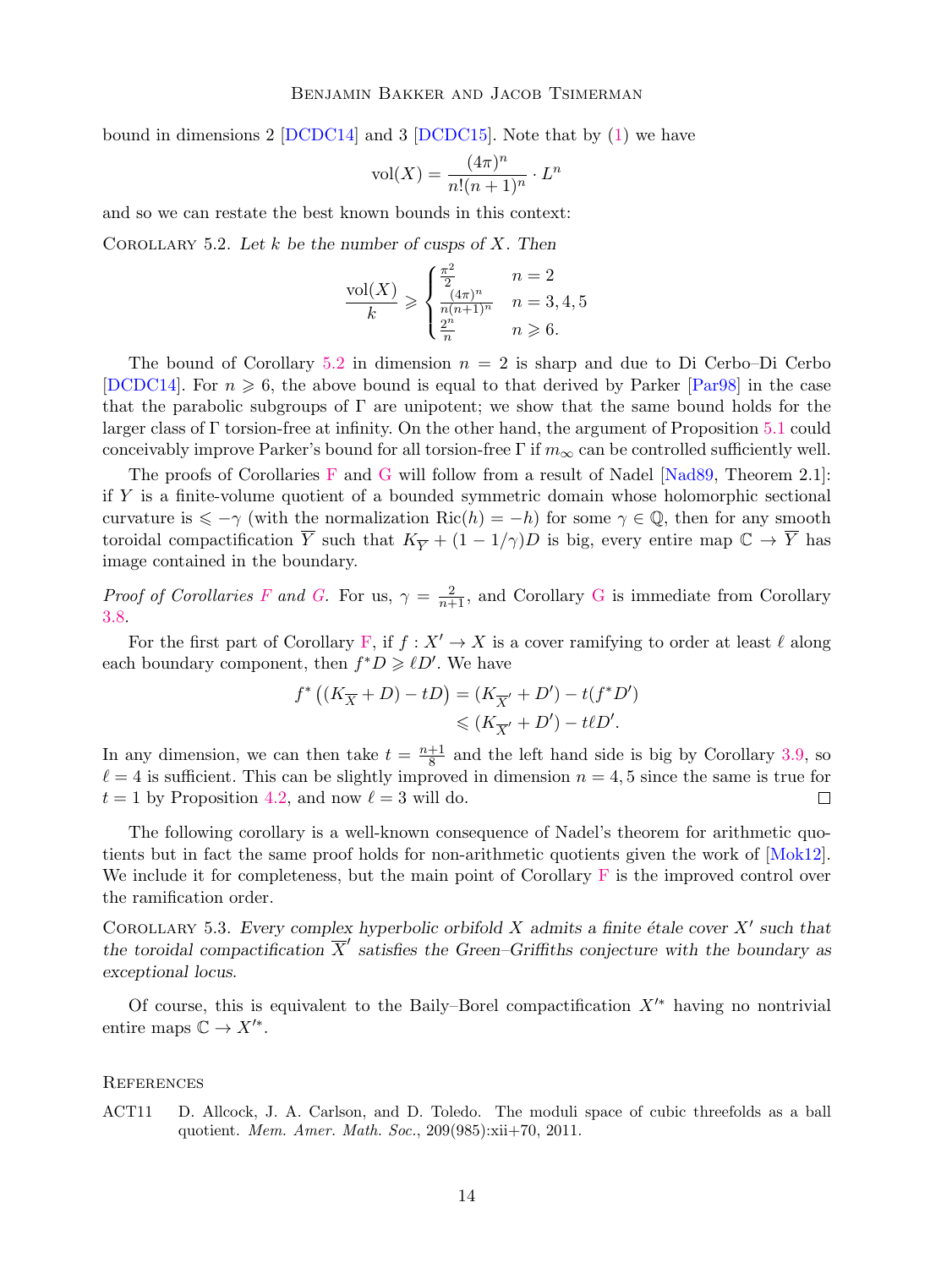- <span id="page-14-0"></span>AMRT75 A. Ash, D. Mumford, M. Rapoport, and Y. Tai. Smooth compactification of locally symmetric varieties. Math. Sci. Press, Brookline, Mass., 1975. Lie Groups: History, Frontiers and Applications, Vol. IV.
- <span id="page-14-13"></span>BB66 W. L. Baily, Jr. and A. Borel. Compactification of arithmetic quotients of bounded symmetric domains. Ann. of Math. (2), 84:442–528, 1966.
- <span id="page-14-19"></span>BCE+02 T. Bauer, F. Campana, T. Eckl, S. Kebekus, T. Peternell, S. Rams, T. Szemberg, and L. Wotzlaw. A reduction map for nef line bundles. In *Complex geometry (Göttingen, 2000)*, pages 27–36. Springer, Berlin, 2002.
- <span id="page-14-15"></span>BT B. Bakker and J. Tsimerman. The geometric torsion conjecture for abelian varieties with real multiplication. J. Differential Geom., to appear.
- <span id="page-14-6"></span>DCDC G. Di Cerbo and L. F. Di Cerbo. On the canonical divisor of smooth toroidal compactifications of complex hyperbolic manifolds. Math. Res. Lett., to appear.
- <span id="page-14-21"></span>DCDC14 G. Di Cerbo and L. F. Di Cerbo. A sharp cusp count for complex hyperbolic surfaces and related results. Arch. Math., 103(1):75–84, 2014.
- <span id="page-14-10"></span>DCDC15 G. Di Cerbo and L. F. Di Cerbo. Effective results for complex hyperbolic manifolds. J. Lond. Math. Soc. (2), 91(1):89–104, 2015.
- <span id="page-14-16"></span>DCS L. Di Cerbo and M. Stover. Classification and arithmeticity of toroidal compactifications with  $3c_2 = c_1^2 = 3$ . Geom. Topol., to appear.
- <span id="page-14-18"></span>Deb01 O. Debarre. Higher-dimensional algebraic geometry. Springer Science & Business Media, 2001.
- <span id="page-14-14"></span>Dem12 J.-P. Demailly. Analytic methods in algebraic geometry, volume 1 of Surveys of Modern Mathematics. International Press, Somerville, 2012.
- <span id="page-14-2"></span>DK07 Igor V. Dolgachev and Shigeyuki Kondō. Moduli of  $K3$  surfaces and complex ball quotients. 260:43–100, 2007.
- <span id="page-14-4"></span>DM93 P. Deligne and G. Mostow. Commensurabilities among lattices in  $PU(1, n)$ , volume 132 of Annals of Mathematics Studies. Princeton University Press, Princeton, NJ, 1993.
- <span id="page-14-9"></span>GG80 M. Green and P. Griffiths. Two applications of algebraic geometry to entire holomorphic mappings. In The Chern Symposium 1979 (Proc. Internat. Sympos., Berkeley, Calif., 1979), pages 41–74. Springer, New York-Berlin, 1980.
- <span id="page-14-5"></span>Hir84 F. Hirzebruch. Chern numbers of algebraic surfaces: an example. Math. Ann., 266(3):351–356, 1984.
- <span id="page-14-11"></span>HT02 J. Hwang and W. To. Volumes of complex analytic subvarieties of Hermitian symmetric spaces. American Journal of Mathematics, 124(6):1221–1246, 2002.
- <span id="page-14-12"></span>Hum98 C. Hummel. Rank one lattices whose parabolic isometries have no rotational part. Proc. Amer. Math. Soc., 126(8):2453–2458, 1998.
- <span id="page-14-8"></span>Hwa04 J. Hwang. On the volumes of complex hyperbolic manifolds with cusps. International Journal of Mathematics, 15(06):567–572, 2004.
- <span id="page-14-17"></span>Kaw92 Y. Kawamata. Abundance theorem for minimal threefolds. Invent. Math., 108(2):229–246, 1992.
- <span id="page-14-7"></span>KM98 J. Kollár and S. Mori. *Birational geometry of algebraic varieties*, volume 134 of *Cambridge* Tracts in Mathematics. Cambridge University Press, Cambridge, 1998.
- <span id="page-14-20"></span>Laz04 R. Lazarsfeld. Positivity in algebraic geometry. I, volume 48 of Ergebnisse der Mathematik und ihrer Grenzgebiete. Springer-Verlag, Berlin, 2004.
- <span id="page-14-3"></span>Mar84 G. A. Margulis. Arithmeticity of the irreducible lattices in the semi-simple groups of rank greater than 1. Inventiones mathematicae, 76(1):93–120, 1984.
- <span id="page-14-1"></span>Mok12 N. Mok. Projective algebraicity of minimal compactifications of complex-hyperbolic space forms of finite volume. In Perspectives in analysis, geometry, and topology, volume 296 of Progr. Math., pages 331–354. Birkhäuser/Springer, New York, 2012.